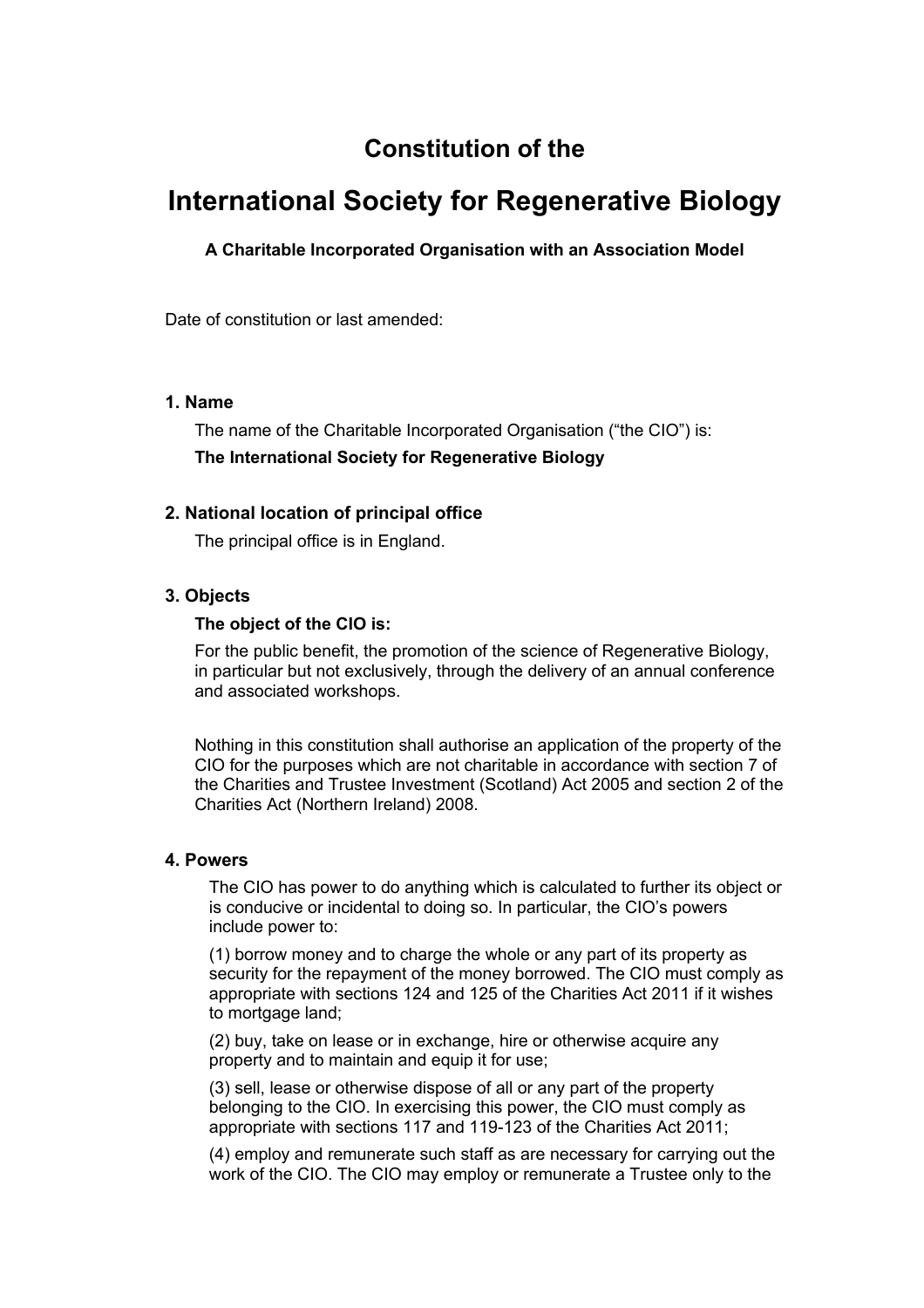extent that it is permitted to do so by clause [6] (Benefits and payments to Trustees and connected persons) and provided it complies with the conditions of those clauses;

(5) deposit or invest funds, employ a professional fund-manager, and arrange for the investments or other property of the CIO to be held in the name of a nominee, in the same manner and subject to the same conditions as the Trustees of a trust are permitted to do by the Trustee Act 2000.

### **5. Application of income and property**

(1) The income and property of the CIO must be applied solely towards the promotion of the object of the CIO. A Trustee is entitled to be reimbursed from the property of the CIO or may pay out of such property reasonable expenses properly incurred by him or her when acting on behalf of the CIO.

(2) None of the income or property of the CIO may be paid or transferred directly or indirectly by way of dividend, bonus or otherwise by way of profit to any member of the CIO.

(3) Nothing in this clause shall prevent a Trustee or connected person receiving any benefit or payment which is authorised by clause 6.

# **6. Benefits and payments to Trustees and connected persons**

(1) General provisions

No Trustee or connected person may:

(a) buy or receive any goods or services from the CIO on terms preferential to those applicable to members of the public;

- (b) sell goods, services, or any interest in land to the CIO;
- (c) be employed by, or receive any remuneration from, the CIO;
- (d) receive any other financial benefit from the CIO;

unless the payment or benefit is permitted by sub-clause (2) of this clause, or authorised by the court or the prior written consent of the Charity Commission ("the Commission") has been obtained. In this clause, a "financial benefit" means a benefit, direct or indirect, which is either money or has a monetary value.

(2) Scope and powers permitting Trustees' or connected persons' benefits

(a) A Trustee or connected person may receive a benefit from the CIO as a beneficiary of the CIO provided that a majority of the Trustees do not benefit in this way.

(b) A Trustee or connected person may enter into a contract for the supply of services, or of goods that are supplied in connection with the provision of services, to the CIO where that is permitted in accordance with, and subject to the conditions in, section 185 to 188 of the Charities Act 2011.

(c) Subject to sub-clause (3) of this clause a Trustee or connected person may provide the CIO with goods that are not supplied in connection with services provided to the CIO by the Trustee or connected person.

(d) A Trustee or connected person may receive interest on money lent to the CIO at a reasonable and proper rate which must be not more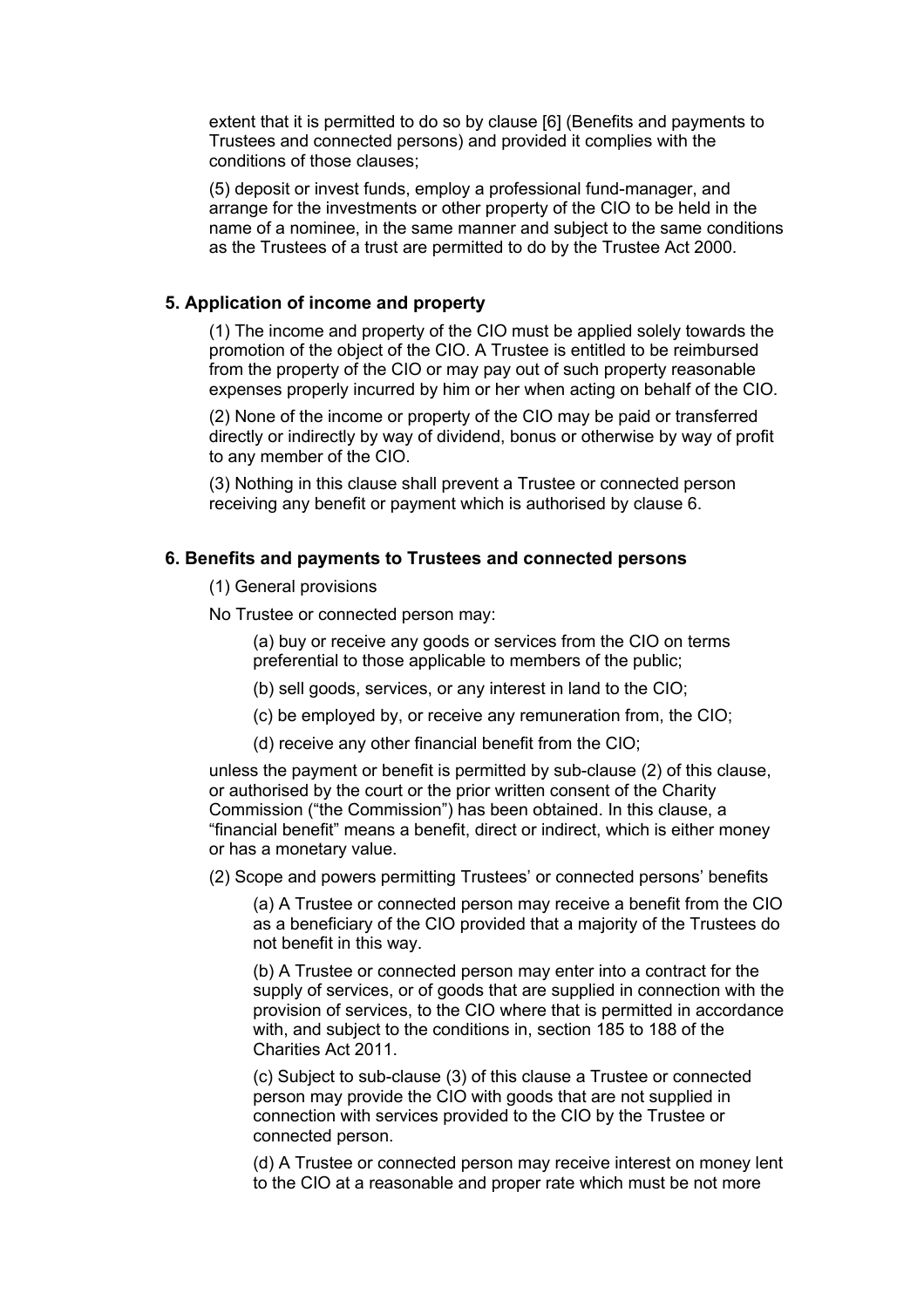than the Bank of England bank rate (also known as the base rate).

(e) A Trustee or connected person may receive rent for premises let by the Trustee or connected person to the CIO. The amount of the rent and the other terms of the lease must be reasonable and proper. The charity Trustee concerned must withdraw from any meeting at which such a proposal or the rent or other terms of the lease are under discussion.

(f) A Trustee or connected person may take part in the normal trading and fundraising activities of the CIO on the same terms as members of the public.

(3) Payment for supply of goods only – controls

The CIO and its Trustees may only rely upon the authority provided by subclause (2)(c) of this clause if each of the following conditions is satisfied:

(a) The amount or maximum amount of the payment for the goods is set out in a written agreement between the CIO and the Trustee or connected person supplying the goods ("the supplier").

(b) The amount or maximum amount of the payment for the goods does not exceed what is reasonable in the circumstances for the supply of the goods in question.

(c) The other Trustees are satisfied that it is in the best interests of the CIO to contract with the supplier rather than with someone who is not a Trustee or connected person. In reaching that decision the Trustees must balance the advantage of contracting with a Trustee or connected person against the disadvantages of doing so.

(d) The supplier is absent from the part of any meeting at which there is discussion of the proposal to enter into a contract or arrangement with him or her or it with regard to the supply of goods to the CIO.

(e) The supplier does not vote on any such matter and is not to be counted when calculating whether a quorum of Trustees is present at the meeting.

(f) The reason for their decision is recorded by the Trustees in the minute book.

(g) A majority of the Trustees then in office are not in receipt of remuneration or payments authorised by clause [6].

### (4) In sub-clauses (2) and (3) of this clause:

(a) "the CIO" includes any company in which the CIO:

(i) holds more than 50% of the shares; or

(ii) controls more than 50% of the voting rights attached to the shares; or

(iii) has the right to appoint one or more directors to the board of the company;

(b) "connected person" includes any person within the definition set out in clause [30] (Interpretation).

## **7. Conflicts of interest and conflicts of loyalty**

A Trustee must: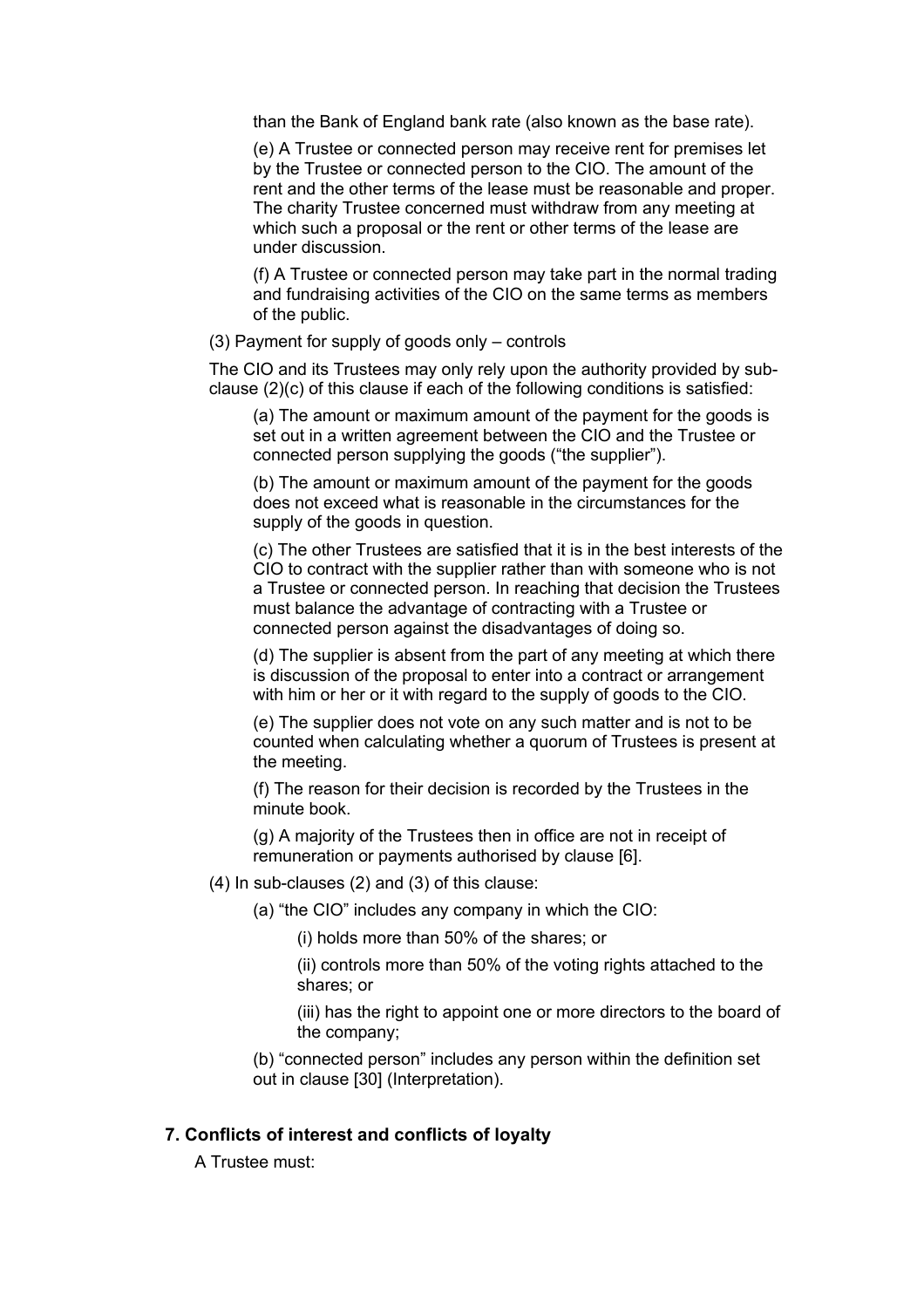(1) declare the nature and extent of any interest, direct or indirect, which he or she has in a proposed transaction or arrangement with the CIO or in any transaction or arrangement entered into by the CIO which has not previously been declared; and

(2) absent himself or herself from any discussions of the Trustees in which it is possible that a conflict of interest will arise between his or her duty to act solely in the interests of the CIO and any personal interest (including but not limited to any financial interest).

Any Trustee absenting himself or herself from any discussions in accordance with this clause must not vote or be counted as part of the quorum in any decision of the Trustees on the matter.

# **8. Liability of members to contribute to the assets of the CIO if it is wound up**

(1) If the CIO is wound up, the members of the CIO have no liability to contribute to its assets and no personal responsibility for settling its debts and liabilities.

# **9. Membership of the CIO**

(1) Admission of new Members

(a) There are three criteria for eligibility

- Membership of the CIO is open to anyone who is interested in furthering its purposes, and who, by applying for membership, has indicated his, her or its agreement to become a member and acceptance of the duty of members set out in sub-clause (3) of this clause.
- A member may be an individual, a corporate body, or an individual or corporate body representing an organisation which is not incorporated.
- The candidate must provide an electronic mailing address (email address) and agree to communicate with the CIO electronically.
- (b) Admission procedure

The Trustees:

(i) may require applications for membership to be made in any reasonable way that they decide;

(ii) shall, if they approve an application for membership, notify the applicant of their decision within 60 days;

(iii) may refuse an application for membership if they believe that it is in the best interests of the CIO for them to do so;

(iv) shall, if they decide to refuse an application for membership, give the applicant their reasons for doing so, within 60 days of the decision being taken, and give the applicant the opportunity to appeal against the refusal; and

(v) shall give fair consideration to any such appeal, and shall inform the applicant of their decision, but any decision to confirm refusal of the application for membership shall be final.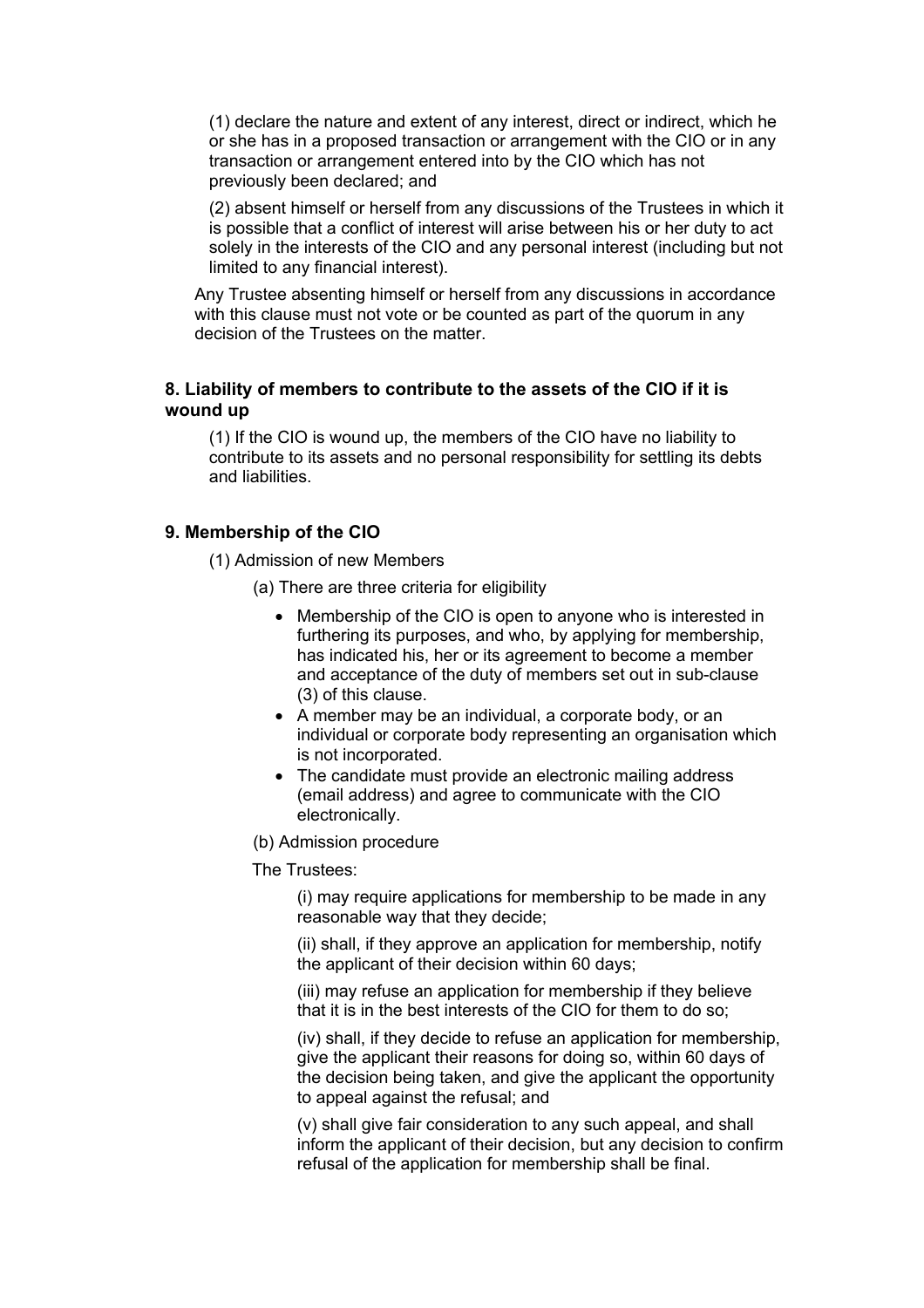(2) Transfer of membership

Membership of the CIO cannot be transferred to anyone else.

(3) Duty of members

It is the duty of each member of the CIO to exercise his or her powers as a member of the CIO in the way he or she decides in good faith would be most likely to further the purposes of the CIO.

(4) Termination of membership

(a) Membership of the CIO comes to an end if:

(i) the member dies, or, in the case of an organisation (or the representative of an organisation) that organisation ceases to exist; or

(ii) the member sends a notice of resignation to the Secretary; or

(iii) any sum of money owed by the member to the CIO is not paid in full within three months of its falling due; or

(iv) the Trustees decide that it is in the best interests of the CIO that the member in question should be removed from membership, and pass a resolution to that effect in accordance with clause [12(7)].

(b) Before the Trustees take any decision to remove someone from membership of the CIO they must:

(i) inform the member of the reasons why it is proposed to remove him, her or it from membership;

(ii) give the member at least 21 clear days notice in which to make representations to the Trustees as to why he, she or it should not be removed from membership;

(iii) at a duly constituted meeting of the Trustees, consider whether or not the member should be removed from membership;

(iv) consider at that meeting any representations which the member makes as to why the member should not be removed; and

(v) allow the member, or the member's representative, to make those representations in person at that meeting, if the member so chooses.

(5) Membership fees (see bye laws for details)

The CIO may require members to pay reasonable membership fees to the CIO.

(a) Membership in the CIO begins upon the date that the subscription fee is received and lasts for 365 days.

(b) In addition to standard subscription, the Trustees may set other subscription levels such as student or corporate level subscriptions.

(c) Membership fees shall be set by the Trustees annually. Any changes greater than 20% for existing member categories need to be ratified by a resolution at a GM as described in clause [10].

(d) The Trustees may waive the subscription fees for any existing or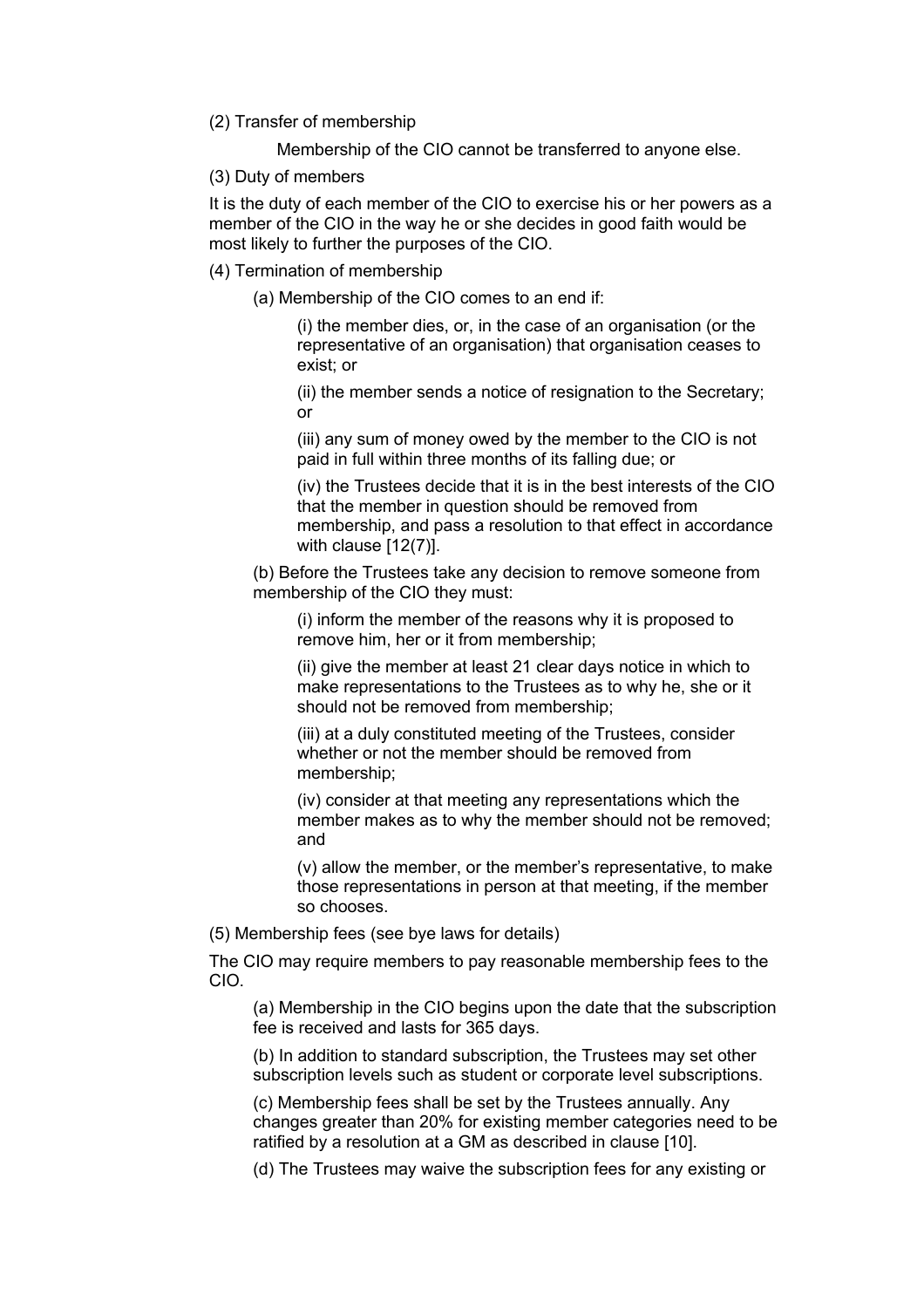proposed member.

(6) Informal or associate (non-voting) membership

(a) The Trustees may create associate or other classes of non-voting membership, and may determine the rights and obligations of any such members (including payment of membership fees), and the conditions for admission to, and termination of membership of any such class of members.

(b) Other references in this constitution to "members" and "membership" do not apply to non-voting members, and non-voting members do not qualify as members for any purpose under the Charities Acts, General Regulations or Dissolution Regulations.

### **10. Members' decisions**

(1) General provisions

Except for those decisions that must be taken in a particular way as indicated in sub-clause (4) of this clause, decisions of the members of the CIO may be taken either by vote at a general meeting (GM) as provided in sub-clause (2) of this clause or by written resolution as provided in subclause (3) of this clause. Voting in person shall be done by anonymous ballot, but voting by electronic or email ballot may or may not be anonymous.

(2) Taking ordinary decisions by vote

Subject to sub-clause (5) of this clause, decision of the members of the CIO may be taken by means of a resolution at a GM. Such a resolution may be passed by a simple majority of votes cast at the meeting (including votes cast electronically, see appendix).

(3) Taking ordinary decisions by electronic voting without a GM

(a) Subject to sub-clause (5) of this clause, a resolution in writing agreed by a simple majority of all the Members who would have been entitled to vote upon it had it been proposed at a GM shall be effective, provided that:

(i) a copy of the proposed resolution has been sent or emailed to all the members eligible to vote 14 days prior to the voting deadline; and

(ii) a simple majority of Members have signified their agreement to the resolution.

(b) Eligibility to vote on the resolution is limited to Members who are members of the CIO on the date when the proposal is first circulated in accordance with paragraph (a) above.

(4) A resolution may only properly be proposed if it is lawful, and is not defamatory, frivolous or vexatious.

(a) Proposals must be approved by the Trustees before being presented to the membership for ballot (see (b) for exception). The resolutions must be submitted to the Secretary, and the approval/rejection of the proposal shall be decided within 180 days of submission.

(b) If it is agreed by not less than 90% of all members of the CIO at a general meeting (as defined in clause [11]) , any resolution may be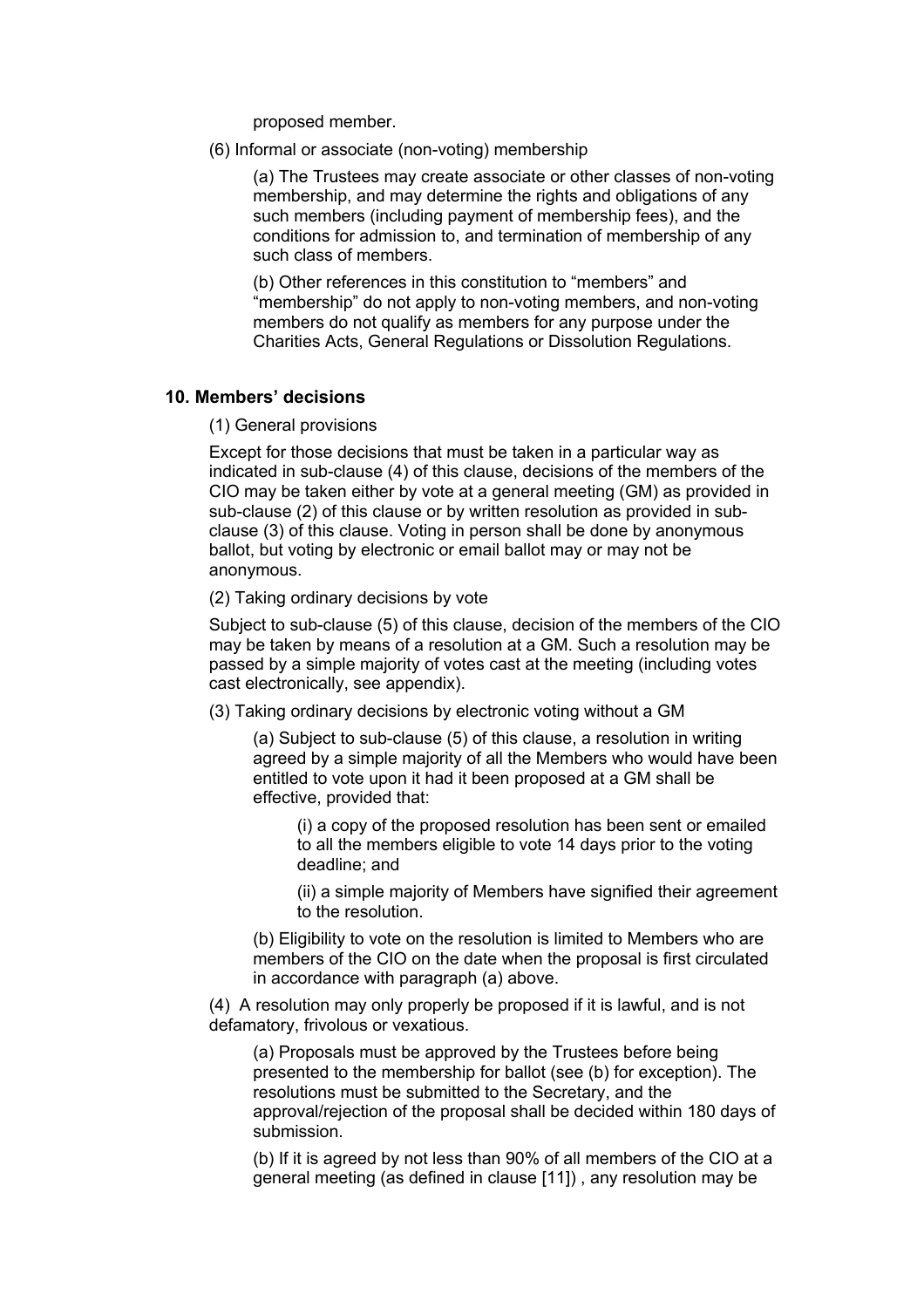proposed and passed at the meeting even though the requirements of sub-clause (a) of this clause have not been met. This sub-clause does not apply where a specified period of notice is strictly required by another clause in this constitution, by the Charities Act 2011 or by the General Regulations.

(5) Decisions that must be taken in a particular way

(a) Any decision to remove a Trustee must be taken in accordance with clause [9(4)].

(b) Any decision to amend this constitution must be taken in accordance with clause [28] of this constitution (Amendment of Constitution).

(c) Any decision to wind up or dissolve the CIO must be taken in accordance with clause [29] of this constitution (Voluntary winding up or dissolution). Any decision to amalgamate or transfer the undertaking of the CIO to one or more other CIOs must be taken in accordance with the provisions of the Charities Act 2011.

# **11. General meetings of members of the CIO (GMs)**

(1) Types of general meeting

The first GM must be held within 24 months of the registration of the CIO, and subsequent GMs must be held at intervals of not more than 36 months. The GM must receive the annual statement(s) of accounts (duly audited or examined where applicable) and the Trustees' annual report, and if necessary must elect Trustees as required under clause [13]. GM's may be held in person or online. All general meetings must be held in accordance with the following provisions.

## (2) Calling GMs

(a) The Trustees must call the GMs of the members of the CIO in accordance with sub-clause (1) of this clause, and identify it as such in the notice of the meeting.

(b) The Trustees must, within 21 days, call a GM of the Members of the CIO if:

(i) they receive a request to do so from at least 40% of the Members of the CIO; and

(ii) the request states the general nature of the business to be dealt with at the meeting, and is authenticated by the Member(s) making the request.

(c) If, at the time of any such request, there has not been any GM of the members of the CIO for more than 18 months, then sub-clause (b)(i) of this clause shall have effect as if 20% were substituted for 40%.

(d) Any such request may include particulars of a resolution that may properly be proposed, and is intended to be proposed, at the meeting.

(e) Any GM called by the Trustees at the request of the members of the CIO must be held within 365 days from the date on which it is called.

(3) Notice of general meetings

(a) The Trustees must give at least 30 clear days notice of any GM to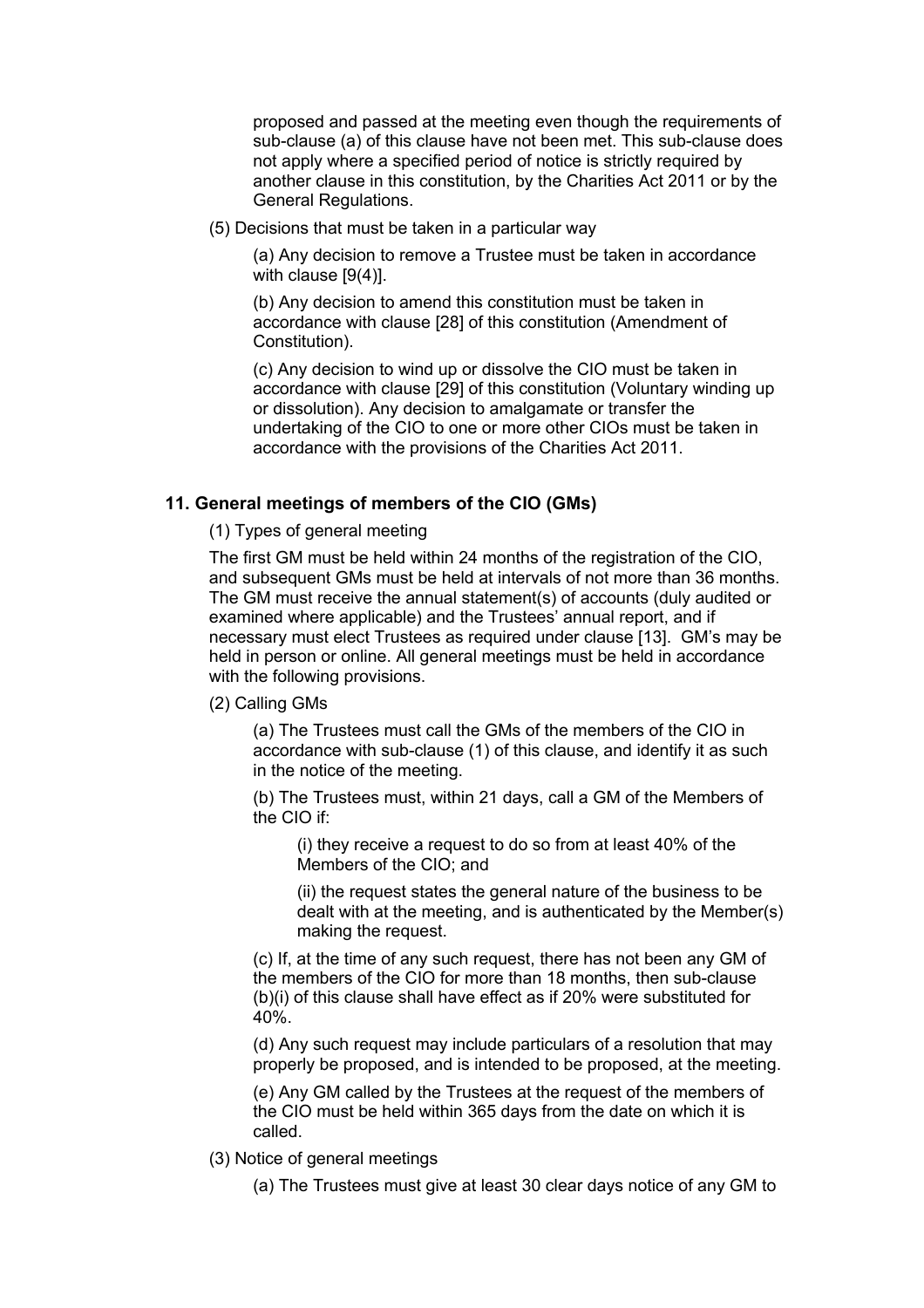all of the Members.

(b) The notice of any GM must:

(i) state the time and date of the meeting:

(ii) give the address (physical or electronic) at which the meeting is to take place;

(iii) give particulars of any resolution which is to be moved at the meeting, and of the general nature of any other business to be dealt with at the meeting; and

(iv) if a proposal to alter the constitution of the CIO is to be considered at the meeting, include the text of the proposed alteration;

(v) include, with the notice for the GM, the annual statement(s) of accounts and the Trustees' annual report, details of persons standing for election or re-election as Trustee, or where allowed under clause [22] (Use of electronic communication), details of where the information may be found on the CIO's website.

(c) Proof that an electronic form of notice was properly addressed and sent, shall be conclusive evidence that the notice was given. Notice shall be deemed to be given 48 hours after it was sent.

(d) The proceedings of a meeting shall not be invalidated because a member who was entitled to receive notice of the meeting did not receive it because of accidental omission by the CIO.

### (4) Chairing of GMs

GMs shall be chaired by the Chair or a Trustee that has been appointed by the Chair.

(5) Quorum at general meetings

(a) No business may be transacted at any general meeting of the members of the CIO unless a quorum is present when the meeting starts.

(b) Subject to the following provisions, the quorum for general meetings shall be the greater of 5% or three members. An organisation represented by a person present at the meeting in accordance with sub-clause (7) of this clause, is counted as being present in person.

(c) If the meeting has been called by or at the request of the non-Trustee members and a quorum is not present within 15 minutes of the starting time specified in the notice of the meeting, the meeting is closed.

(d) If the meeting has been called in any other way and a quorum is not present within 15 minutes of the starting time specified in the notice of the meeting, the chair must adjourn the meeting. The date, time and place at which the meeting will resume must either be announced by the chair or be notified to the CIO's members at least seven clear days before the date on which it will resume.

(e) If a quorum is not present within 15 minutes of the start time of the adjourned meeting, the member or members present at the meeting constitute a quorum.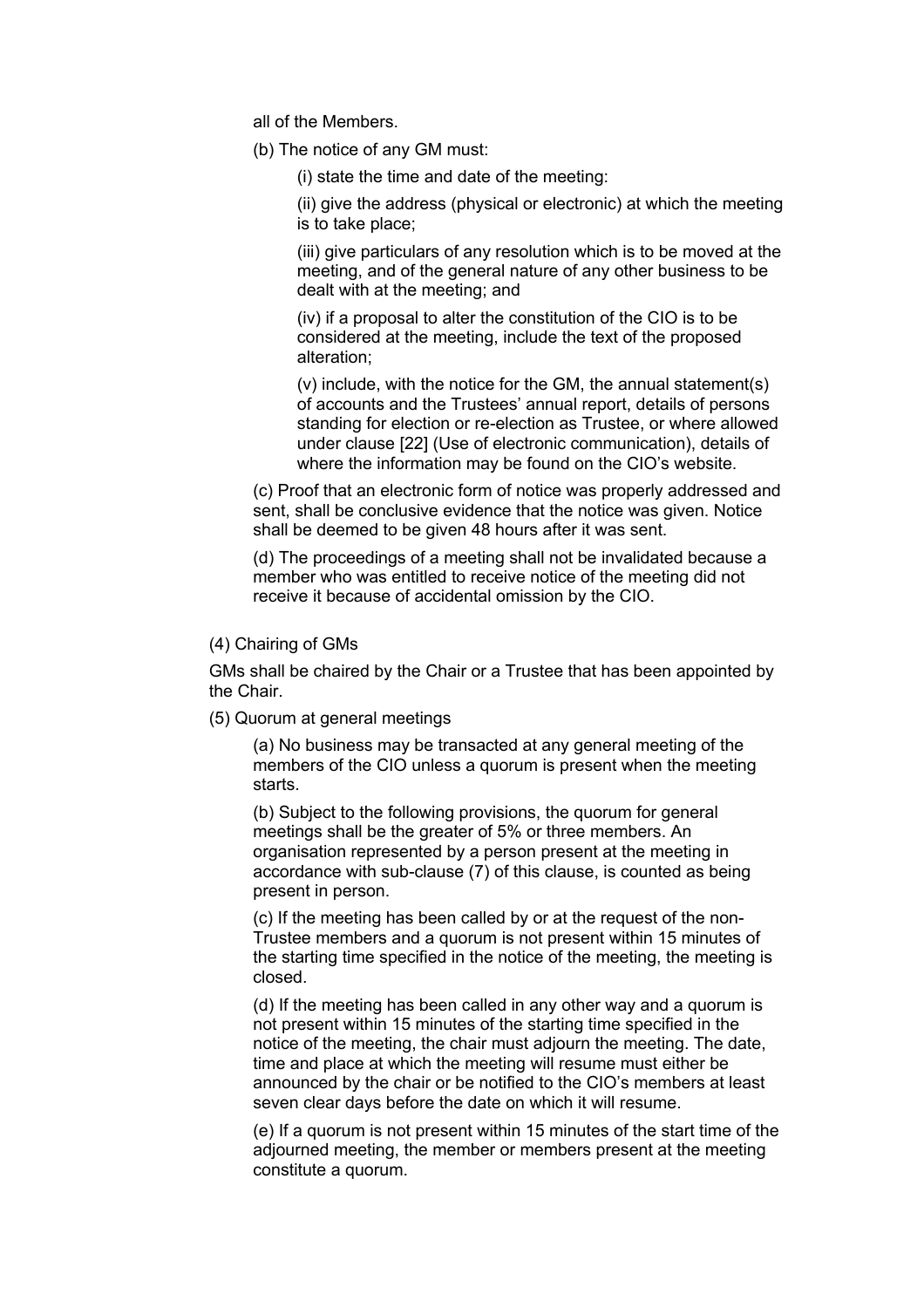(f) If at any time during the meeting a quorum ceases to be present, the meeting may discuss issues and make recommendations to the Trustees but may not make any decisions. If decisions are required which must be made by a meeting of the members, the meeting must be adjourned.

(6) Voting at general meetings

(a) Any decision other than one falling within clause [10(5)] (Decisions that must be taken in a particular way) shall be taken by a simple majority of votes cast at the meeting (including electronic votes). Every member has one vote unless otherwise provided in the rights of a particular class of membership under this constitution.

(b) A resolution put to the vote of a meeting shall be decided on by a poll.

(c) A poll may be taken:

(i) at the meeting at which it was demanded; or

(ii) at some other time and place specified by the chair of the meeting; or

(iii) through the use of electronic communications.

(d) In the event of an equality of votes, the chair of the meeting shall have a second, or casting vote.

(e) Any objection to the qualification of any voter must be raised at the meeting at which the vote is cast and the decision of the chair of the meeting shall be final.

(f) Voting shall be supervised by two scrutineers that are appointed by the chair of the meeting. The scrutineers shall make a list of all voting members present at the GM, ensure that balloting is anonymous, independently count the votes and present the results to the chair of the meeting.

(g) Any dispute about the conduct of a ballot must be referred initially to a panel set up by the Trustees, to consist of two Trustees and two persons independent of the CIO. If the dispute cannot be satisfactorily resolved by the panel, it must be referred to the Electoral Reform Services.

(7) Representation of organisations and corporate members

An organisation or a corporate body that is a member of the CIO may, in accordance with its usual decision-making process, authorise a person to act as its representative at any general meeting of the CIO.

The representative is entitled to exercise the same powers on behalf of the organisation or corporate body as the organisation or corporate body could exercise as an individual member of the CIO.

#### (8) Adjournment of meetings

The chair may with the consent of a meeting at which a quorum is present adjourn the meeting to another time and/or address. No business may be transacted at an adjourned meeting except business which could properly have been transacted at the original meeting.

(9) Teleconferencing and video call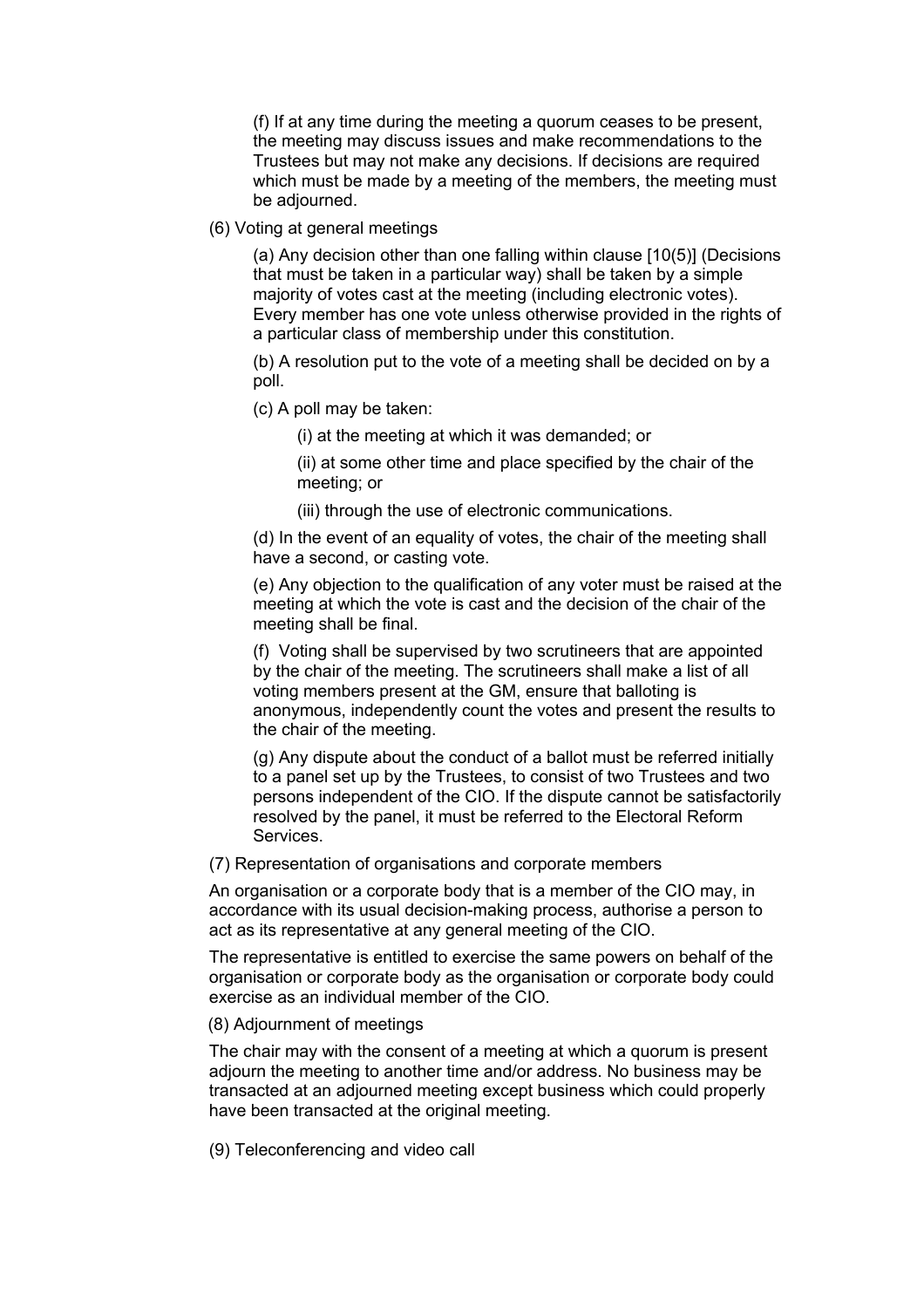Any person participating in a meeting may do so by any means of communication by which all members participating may hear each other simultaneously during the meeting. A member participating in a meeting by this means is deemed to be present in person at the meeting.

# **12. The Trustees**

(1) The Trustees shall manage the affairs of the CIO and may for that purpose exercise all the powers of the CIO. The general functions and duties of Trustees are:

(a) to exercise his or her powers and to perform his or her functions as a Trustee of the CIO in the way he or she decides in good faith would be most likely to further the purposes of the CIO

(b) to exercise, in the performance of those functions, such care and skill as is reasonable in the circumstances having regard in particular to:

(i) any special knowledge or experience that he or she has or holds himself or herself out as having; and

(ii) if he or she acts as a Trustee of the CIO in the course of a business or profession, to any special knowledge or experience that it is reasonable to expect of a person acting in the course of that kind of business or profession.

(2) Eligibility for Trusteeship

(a) Every Trustee must be a natural person.

(b) No one may be appointed as a Trustee:

(i) if he or she is under the age of 21 years; or

(ii) if he or she would automatically cease to hold office under the provisions of clause [15(2)(f)].

(c) No one is entitled to act as a Trustee whether on appointment or on any re-appointment until he or she has expressly acknowledged, in whatever way the Trustees decide, his or her acceptance of the office of Trustee.

(d) Trustees must be employed by an organisation with scientific aims and must obtain permission from their employer or manager to perform duties for the Society as part of their regular employment. When conducting Society activities, Trustees must not contravene any guidance or agreements in place with their employer.

(e) Trustees must be members of the CIO.

# (3) Number of Trustees

There will be between three and five Trustees. The specific duties of the Trustees are detailed in the bye laws of the CIO. If the number of Trustees falls below three, the CIO must be dissolved as described in clause [29].

(4) First Trustees

The First Trustees are –

| <b>Name</b> | Organisation | <b>Trustee</b> | Initial term as |
|-------------|--------------|----------------|-----------------|
|             |              |                | <b>Trustee</b>  |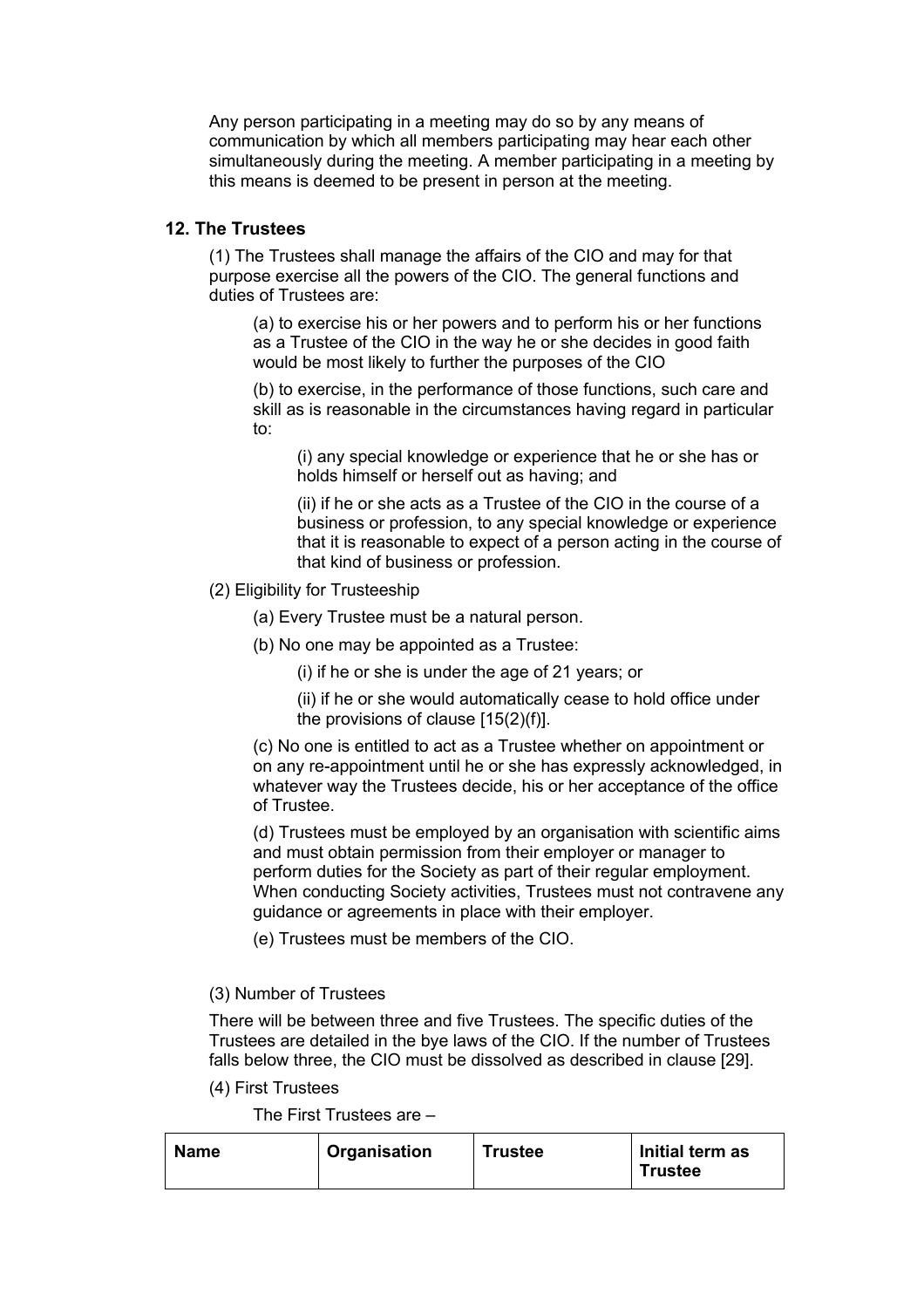| Henry Roehl         | University of<br>Sheffield | Secretary          | 4 years |
|---------------------|----------------------------|--------------------|---------|
| <b>Kenneth Poss</b> | <b>Duke University</b>     | Chair              | 4 Years |
| Sabine Eming        | Uniklinik Köln             | Treasurer          | 2 Years |
| Elly Tanaka         | <b>IMP Vienna</b>          | <b>Chair Elect</b> | 6 Years |

(5) Decisions that concern the ISRB's affairs shall be made by the Trustees.

(6) The Trustees must hold a meeting at least once every 365 days, either in person or by video/voice call.

(7) The decision to terminate membership in the CIO (as described in clause [9(4a(iv))]) must be voted upon by at least the majority of Trustees and must be unanimous. If the person in question is a Trustee then they will not be eligible to vote on the decision.

(8) The duties of the Trustees are detailed in the CIO bye laws.

# **13. Appointment of Trustees**

(1) The initial terms of the First Trustees are listed in clause [12(4)]. Subsequent terms are as follows:

(a) Four years for the Treasurer and Secretary

(b) The Chair Elect will serve for two years, then progress to Chair for two years and then become Past Chair for two years. Thus, each Chair will serve a total of six years as a Trustee.

(2) The Secretary, Treasurer and Chair Elect are elected by balloting the Membership of the CIO. Candidates must have Membership in the CIO and be nominated and seconded by existing Members. These nominations must be provided to the Secretary twenty-one days in advance of the balloting date. The nominator must confirm that the candidate is willing to serve for the full term as described in clause [13(1)].

(3) May not serve as a Trustee for more than four years, except the Chair Elect who will serve for six years. The initial term shown in clause [12(4)] does not apply.

(4) Retirement, removal or addition of Trustees shall not exceed the limits specified in clause [12(3)] on the number of Trustees.

(5) Any Trustee vacancy other than by annual retirement shall be appointed directly by the remaining Trustees.

# **14. Information for new Trustees**

The Trustees will make available to each new Trustees, on or before his or her first appointment:

(1) a copy of this constitution and any amendments made to it; and

(2) a copy of the CIO's latest annual report and statement of accounts.

# **15. Retirement and removal of Trustees**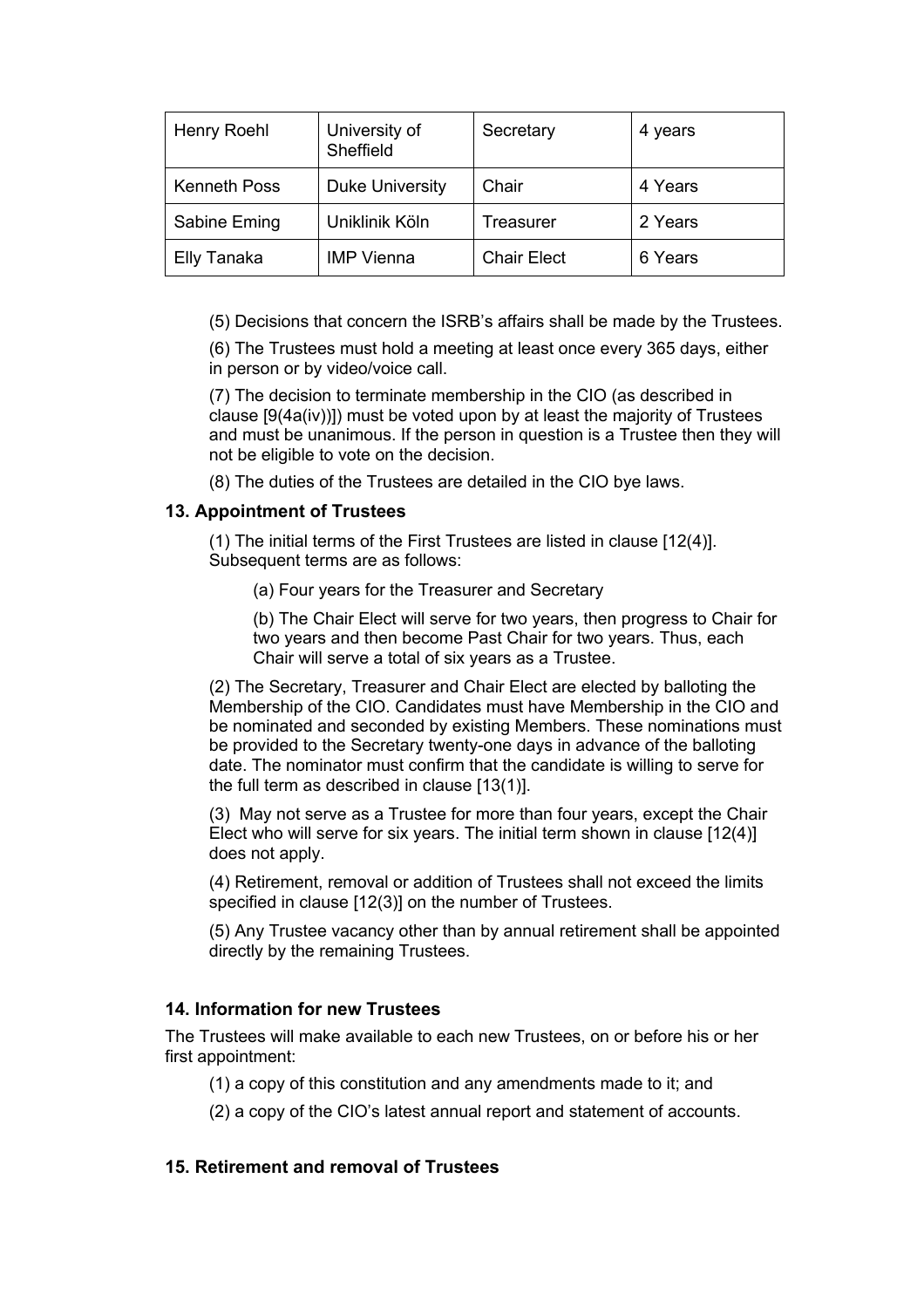(1) Trustees will retire 1460 days after their appointment, except if they are serving as Chair Elect, Chair, Past Chair. In this case their retirement will be 2190 days after appointment as Chair Elect (see clause [13(1)]). First Trustees have terms defined in clause [12(4)]. Retirement is mandatory except when:

(a) their retirement would cause the number of Trustees to drop below three

(b) they are serving as a Trustee and a suitable replacement has not been identified

In these situations, the Trustee will serve a maximum of 365 additional days until a suitable replacement is appointed.

(2) In addition to sub-clause (1), a Trustee ceases to hold office if he or she:

(a) retires by notifying the CIO in writing (but only if enough Trustees will remain in office when the notice of resignation takes effect to form a quorum for meetings);

(b) is absent without the permission of the Trustees from all their meetings held within a period of eighteen months and the other Trustees resolve that his or her office be vacated;

(c) dies;

(d) in the written opinion, given to the CIO, of a registered medical practitioner treating that person, has become physically or mentally incapable of acting as a Trustee and may remain so for more than three months;

(e) has their membership of the CIO terminated in accordance with clause [9(4)];

(f) is disqualified from acting as a Trustee by virtue of section 178-180 of the Charities Act 2011 (or any statutory re-enactment or modification of that provision)

### **16. Reappointment of Trustees**

Any person who retires as a Trustee by rotation or by giving notice to the CIO is eligible for re-election following the guidance in clause [13].

#### **17. Taking of decisions by Trustees**

Any decision may be taken either:

1) at a meeting of the Trustees; or

2) by resolution in writing or electronic form agreed by a majority of all of the Trustees, which may comprise either a single document or several documents containing the text of the resolution in like form to which the majority of all of the Trustees has signified their agreement. Such a resolution shall be effective

> (a) provided that a copy of the proposed resolution has been sent, at or as near as reasonably practicable to the same time, to all of the Trustees; and

(b) the majority of all of the Trustees has signified agreement to the resolution in a document or documents which has or have been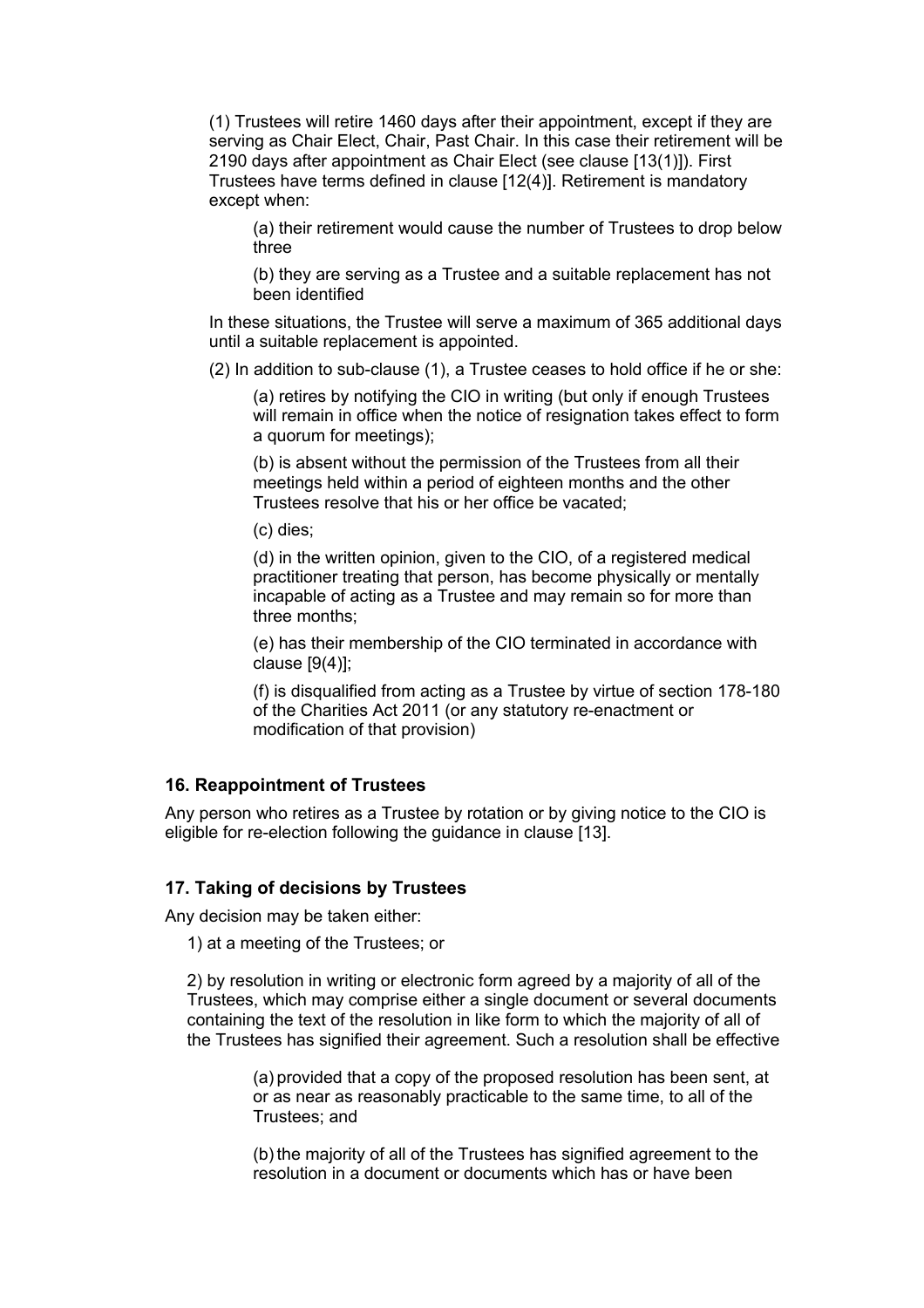authenticated by their signature, by a statement of their identity accompanying the document or documents, or in such other manner as the Trustees have previously resolved, and delivered to the CIO at its principal office or such other place as the Trustees may resolve.

# **18. Delegation by the Trustees**

(1) The Trustees may delegate any of their powers or functions to a subcommittee or sub-committees, and, if they do, they must determine the terms and conditions on which the delegation is made. The Trustees may at any time alter those terms and conditions, or revoke the delegation.

(2) This power is in addition to the power of delegation in the General Regulations and any other power of delegation available to the Trustees, but is subject to the following requirements -

(a) a sub-committee may consist of two or more persons, but at least one member of each sub-committee must be a Trustee;

(b) the acts and proceedings of any sub-committee must be brought to the attention of the Trustees as soon as is reasonably practicable; and

(c) the Trustees shall from time to time review the arrangements which they have made for the delegation of their powers.

### **19. Meetings and proceedings of Trustees**

- (1) Calling meetings of the Trustees
	- (a) Any Trustee may request a meeting by contacting the Secretary.

(b) Subject to that, the Trustees shall decide how their meetings are to be called, and what notice is required.

(2) Chairing of meetings of the Trustees

The meetings of the Trustees shall be chaired by the Chair or Trustee that has been appointed as interim chair for that meeting by the Chair.

(3) Procedure at meetings of the Trustees

(a) No decision shall be taken at a meeting unless a quorum is present at the time when the decision is taken. The quorum is the majority of the Trustees, and must include the Chair (or interim chair) and the Secretary. A Trustee shall not be counted in the quorum present when any decision is made about a matter upon which he or she is not entitled to vote.

(b) Questions arising at a meeting shall be decided by a majority of those eligible to vote.

(c) In the case of an equality of votes, the Chair (or interim chair) shall have a second or casting vote.

(d) Any Trustee may request that a decision be voted upon anonymously.

(4) Participation in meetings of the Trustees by electronic means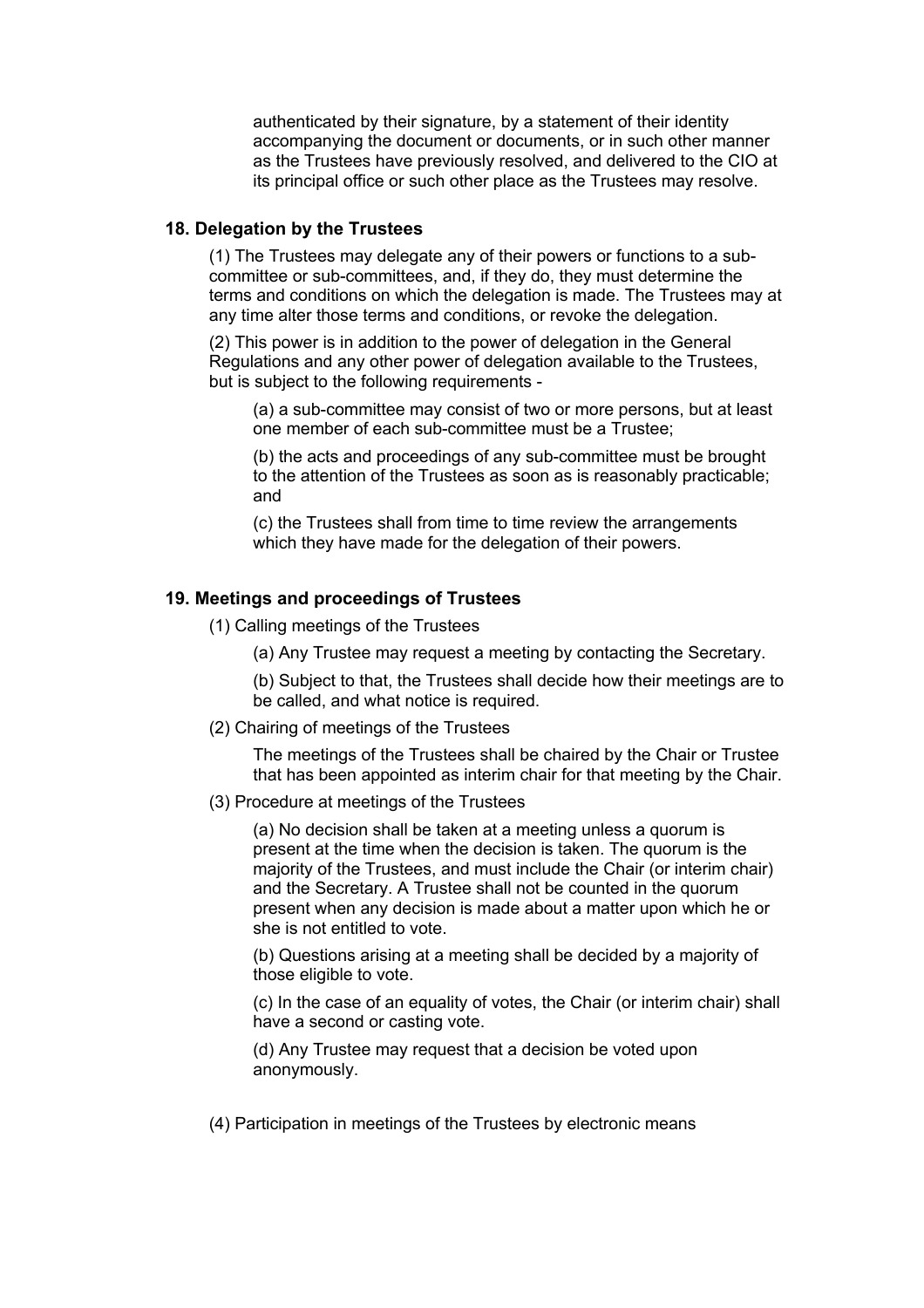(a) A meeting may be held by suitable electronic means agreed by the Trustees in which each participant may communicate with all the other participants.

(b) Any Trustee participating at a meeting by suitable electronic means agreed by the Trustees in which a participant or participants may communicate with all the other participants shall qualify as being present at the meeting.

(c) Meetings of the Trustees held by electronic means must comply with rules for meetings, including chairing and the taking of minutes.

### **20. Saving provisions**

(1) Subject to sub-clause (2) of this clause, all decisions of the Trustees, or of a sub-committee of the CIO, shall be valid notwithstanding the participation in any vote of a Trustee:

(a) who was disqualified from holding office;

(b) who had previously retired or who had been obliged by the constitution to vacate office;

(c) who was not entitled to vote on the matter, whether by reason of a conflict of interest or otherwise;

if, without the vote of that Trustee and that Trustee being counted in the quorum, the decision has been made by a majority of the Trustees at a quorate meeting.

(2) Sub-clause (1) of this clause does not permit a Trustee to keep any benefit that may be conferred upon him or her by a resolution of the Trustees or of a sub-committee of the CIO if, but for sub-clause (1), the resolution would have been void, or if the Trustee has not complied with clause [7] (Conflicts of interest).

### **21. Execution of documents**

(1) The CIO shall execute documents either by signature or by affixing its seal (if it has one).

(2) A document is validly executed by signature if it is signed by at least two of the Trustees.

(3) If the CIO has a seal:

(a) it must comply with the provisions of the General Regulations; and

(b) it must only be used by the authority of the Trustees. The Trustees may determine who shall sign any document to which the seal is affixed and unless otherwise determined it shall be signed by two Trustees.

### **22. Use of electronic communications**

The CIO will comply with the requirements of the Communications Provisions in the General Regulations and in particular:

(1) the requirement to provide within 21 days to any member on request a hard copy of any document or information sent to the member otherwise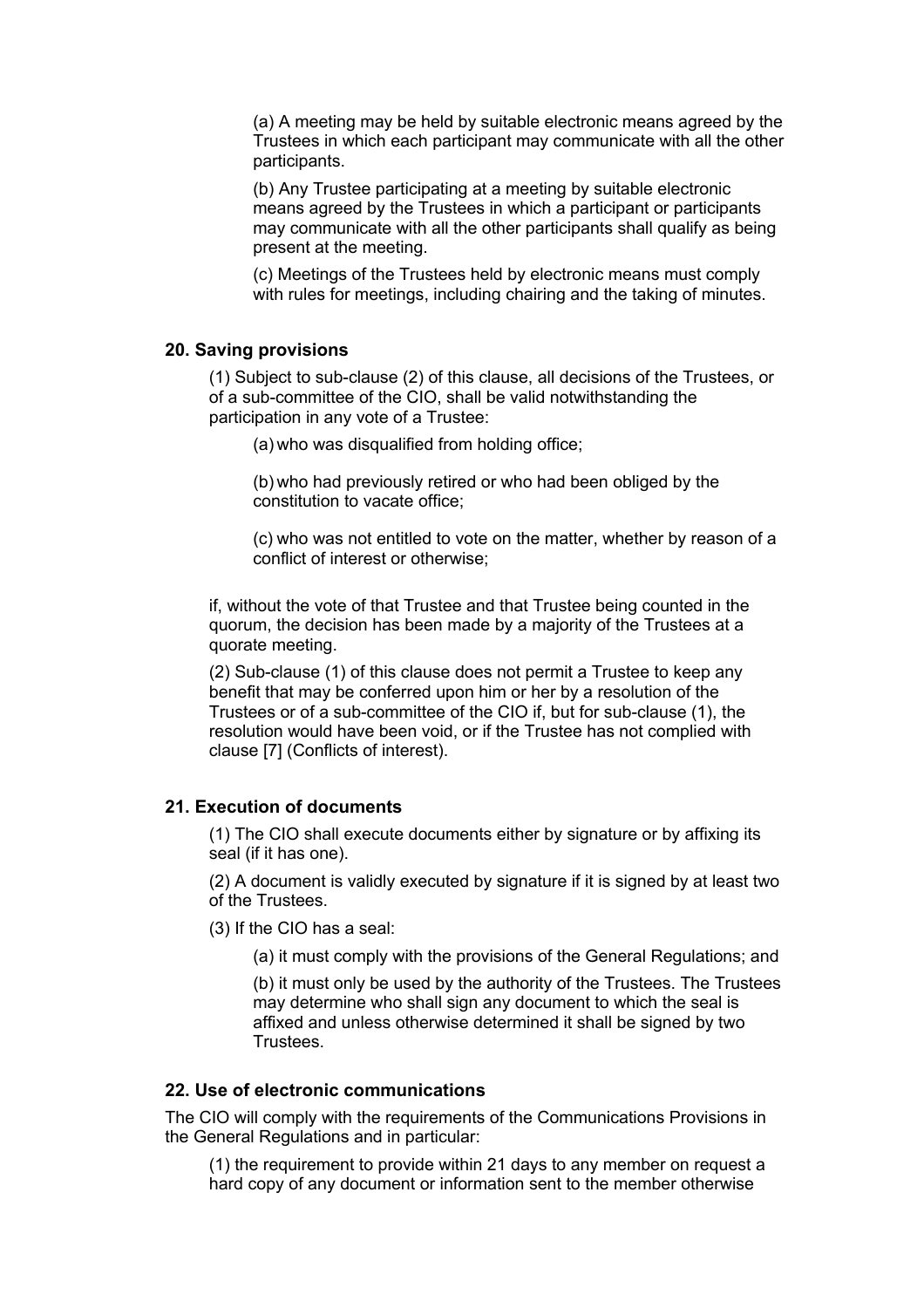than in hard copy form;

(2) any requirements to provide information to the Commission in a particular form or manner.

# **23. Keeping of Registers**

The CIO must comply with its obligations under the General Regulations in relation to the keeping of, and provision of access to, registers of its members and Trustees.

# **24. Minutes**

The Trustees must keep minutes of all:

- (1) appointments of Trustees;
- (2) proceedings at GMs;
- (3) meetings of the Trustees and sub-committees Trustees including:
	- (a) the names of the Trustees present at the meeting;
	- (b) the decisions made at the meetings; and
	- (c) where appropriate the reasons for the decisions;

(4) decisions made by the Trustees at meetings. The minutes shall be submitted to all Trustees for approval within three months of the meeting.

### **25. Accounting records, accounts, annual reports and returns, register maintenance**

(1) The Trustees must comply with the requirements of the Charities Act 2011 with regard to the keeping of accounting records, to the preparation and scrutiny of statements of accounts, and to the preparation of annual reports and returns. The statements of accounts, reports and returns must be sent to the Charity Commission, regardless of the income of the CIO, within 10 months of the financial year end.

(2) The Trustees must comply with their obligation to inform the Commission within 28 days of any change in the particulars of the CIO entered on the Central Register of Charities.

# **26. Rules**

The Trustees may from time to time make such reasonable and proper bye laws as they may deem necessary or expedient for the proper conduct and management of the CIO, but such bye laws must not be inconsistent with any provision of this constitution. Copies of any such bye laws currently in force must be made available to any member of the CIO on request.

# **27. Disputes**

If a dispute arises between members of the CIO about the validity or propriety of anything done by the members under this constitution, and the dispute cannot be resolved by agreement, the parties to the dispute must first try in good faith to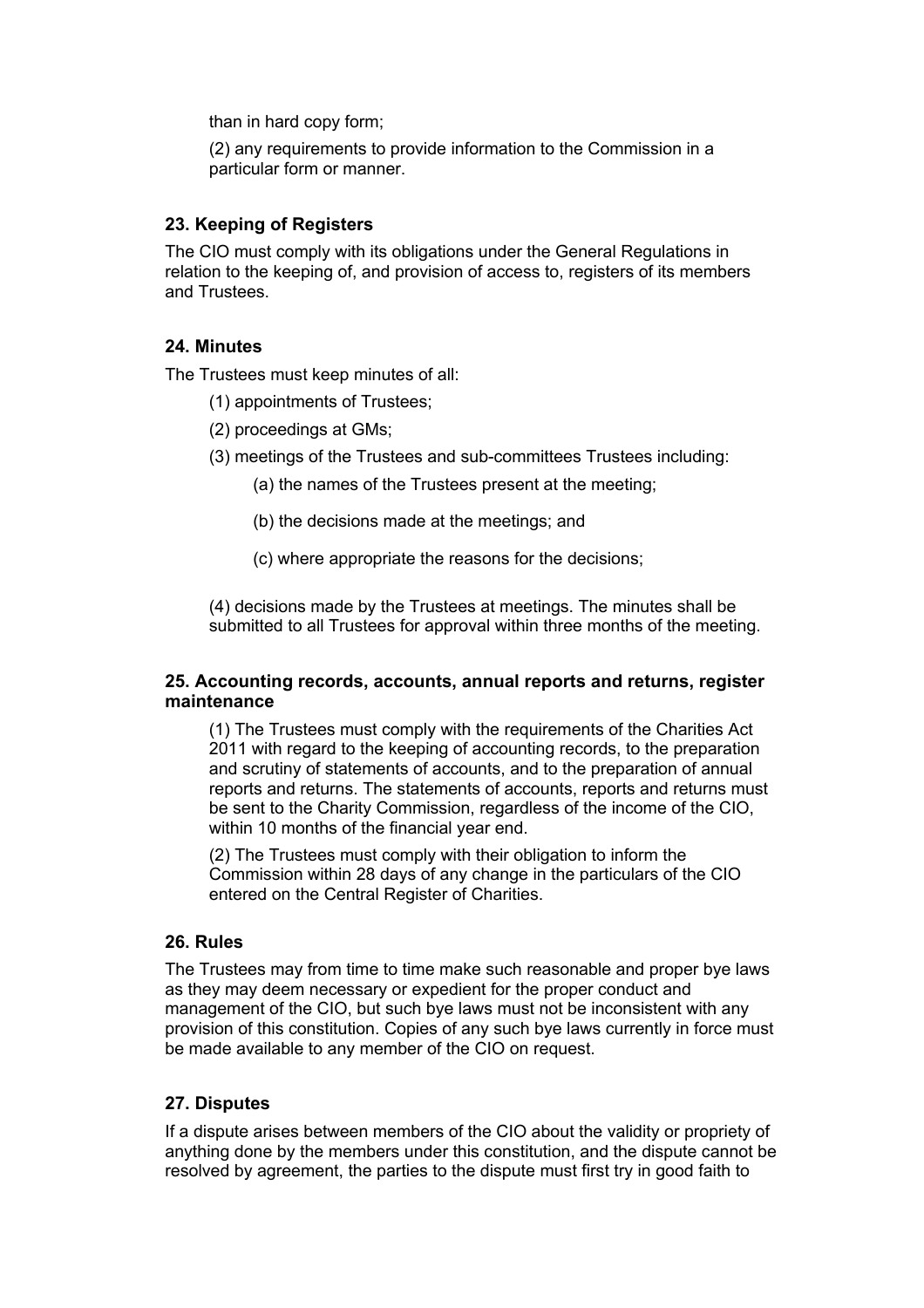settle the dispute by mediation before resorting to litigation.

## **28. Amendment of constitution**

As provided by clauses [224-227] of the Charities Act 2011:

(1) This constitution can only be amended:

(a) by resolution agreed in writing by all members of the CIO; or

(b) by a resolution passed by a 75% majority of votes cast at a GM of the CIO.

(2) Any alteration of clause [3] (Objects), clause [29] (Voluntary winding up or dissolution), this clause, or of any provision where the alteration would provide authorisation for any benefit to be obtained by Trustees or members of the CIO or persons connected with them, requires the prior written consent of the Charity Commission.

(3) No amendment that is inconsistent with the provisions of the Charities Act 2011 or the General Regulations shall be valid.

(4) A copy of any resolution altering the constitution, together with a copy of the CIO's constitution as amended, must be sent to the Commission within 15 days from the date on which the resolution is passed. The amendment does not take effect until it has been recorded in the Register of Charities.

### **29. Voluntary winding up or dissolution**

As provided by the Dissolution Regulations, the CIO may be dissolved by resolution of its members. This dissolution may be voluntary, or mandatory as described in sub-clause (5) below. In either event, the Trustees will make a written proposal that dissolution of the CIO be voted on by the Membership.

(1) Any decision by the members to wind up or dissolve the CIO can only be made:

(a) at a GM of the members of the CIO called in accordance with clause [11] (Meetings of Members), of which not less than 180 days' notice has been given to those eligible to attend and vote:

(i) by a resolution passed by a 75% majority of those voting, or

(ii) by a resolution passed by decision taken without a vote and without any expression of dissent in response to the question put to the GM; or

(b) by a resolution agreed in writing or electronic means by a 75% majority of members of the CIO.

(2) Subject to the payment of all the CIO's debts:

(a) Any resolution for the winding up of the CIO, or for the dissolution of the CIO without winding up, may contain a provision directing how any remaining assets of the CIO shall be applied.

(b) If the resolution does not contain such a provision, the Trustees must decide how any remaining assets of the CIO shall be applied.

(c) In either case the remaining assets must be applied for charitable purposes the same as or similar to those of the CIO.

(3) The CIO must observe the requirements of the Dissolution Regulations in applying to the Commission for the CIO to be removed from the Register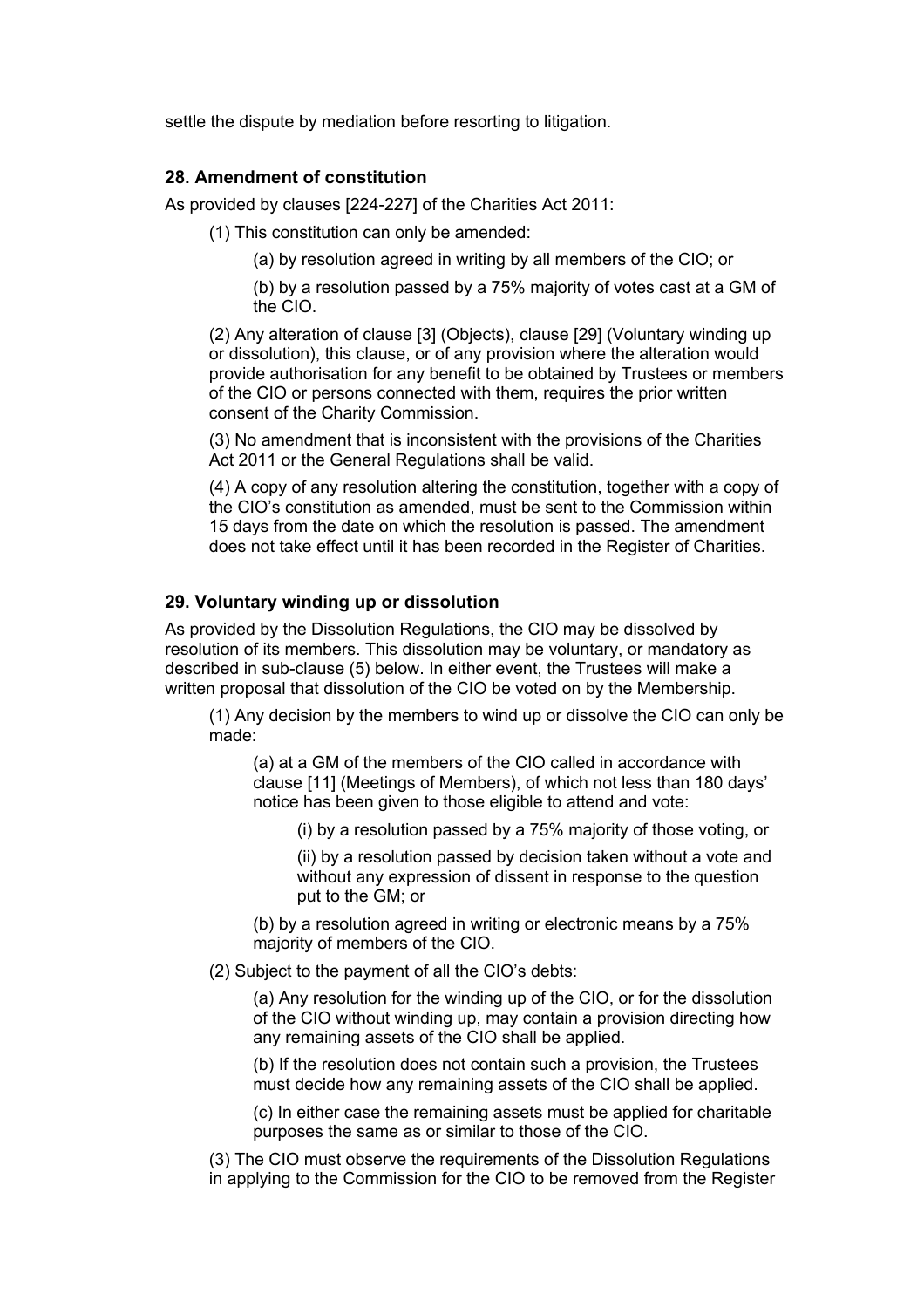of Charities, and in particular:

(a) the Trustees must send with their application to the Commission:

(i) a copy of the resolution passed by the members of the CIO;

(ii) a declaration by the Trustees that any debts and other liabilities of the CIO have been settled or otherwise provided for in full; and

(iii) a statement by the Trustees setting out the way in which any property of the CIO has been or is to be applied prior to its dissolution in accordance with this constitution;

(b) the Trustees must ensure that a copy of the application is sent within fourteen days to every member and employee of the CIO, and to any Trustee of the CIO who was not privy to the application.

(4) If the CIO is to be wound up or dissolved in any other circumstances, the provisions of the Dissolution Regulations must be followed.

(5) If for a period of more than 365 days the number of Trustees falls below three then the CIO will be dissolved.

### **30. Interpretation**

In this constitution:

"connected person" means:

(a) a child, parent, grandchild, grandparent, brother or sister of the Trustee;

(b) the spouse or civil partner of the Trustee or of any person falling within sub-clause (a) above;

(c) a person carrying on business in partnership with the Trustee or with any person falling within sub-clause (a) or (b) above:

(d) an institution which is controlled –

(i) by the Trustee or any connected person falling within subclause (a), (b), or (c) above; or

(ii) by two or more persons falling within sub-clause  $(d)(i)$ , when taken together

(e) a body corporate in which –

(i) the Trustee or any connected person falling within subclauses (a) to (c) has a substantial interest; or

(ii) two or more persons falling within sub-clause (e)(i) who, when taken together, have a substantial interest.

Section 118 of the Charities Act 2011 apply for the purposes of interpreting the terms used in this constitution.

"General Regulations" means the Charitable Incorporated Organisations (General) Regulations 2012.

"Dissolution Regulations" means the Charitable Incorporated Organisations (Insolvency and Dissolution) Regulations 2012.

The "Communications Provisions" means the Communications Provisions in [Part 9, Chapter 4] of the General Regulations.

"Trustee" means a charity trustee of the CIO.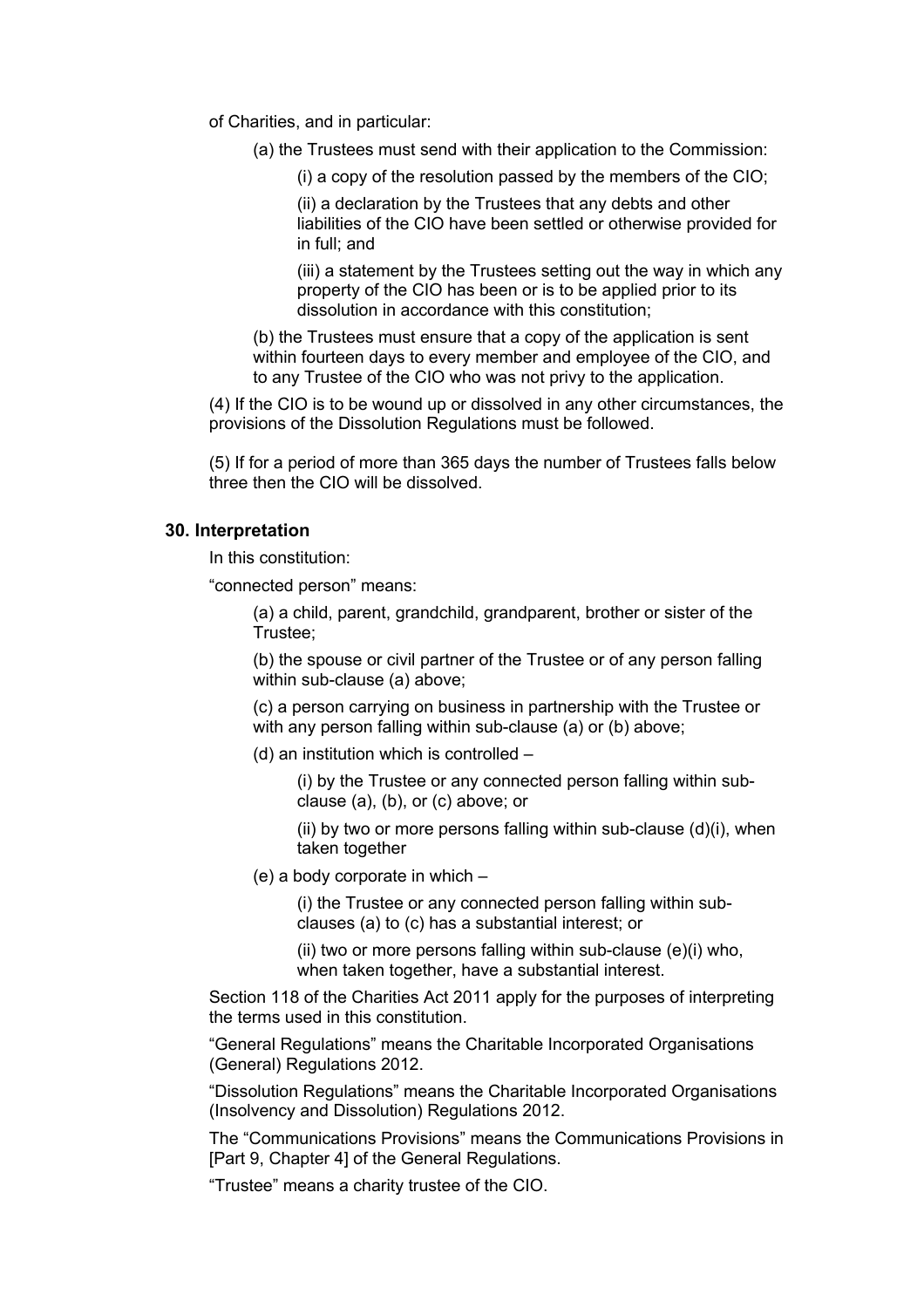A "poll" means a counted vote or ballot, usually (but not necessarily) in writing.

"Committee" is used to collectively refer to the Trustees

# **Appendix**

General meetings of members

(1) Electronic Voting

(a) The CIO may, if the Trustees so decide, allow the members to vote electronically (by email or other online method) to make a decision on any matter that is being decided at a GM of the members.

(b) Two scrutineers will be appointed by the Chair to supervise the conduct of the electronic ballot and the counting of votes.

(c) If electronic voting is to be allowed on a matter, the CIO must send to members of the CIO not less than [21] days before the deadline for receipt of votes. If the member has agreed to receive notices in this way under clause [22] (Use of electronic communications), including an explanation of the purpose of the vote and the voting procedure to be followed by the member, containing details of the resolution being put to a vote, or of the candidates for election, as applicable.

(d) The voting procedure for votes cast by email must require the member's name to be at the top of the email, and the email must be authenticated in the manner specified in the voting procedure.

(e) Email votes must be returned to an email address used only for this purpose and must be accessed only by a scrutineers and must remain confidential.

(f) Other electronic forms that enable anonymous online polling may also be used if approved by the Trustees.

(g) The voting procedure must specify the closing date and time for receipt of votes, and must state that any votes received after the closing date or not complying with the voting procedure will be invalid and not be counted.

(h) The scrutineers must make a list of names of members casting valid votes, and a separate list of members casting votes which were invalid. These lists must be provided to the Chair or other person overseeing admission to, and voting at, the general meeting. A member who has cast a valid electronic vote must not vote at the meeting, and must not be counted in the quorum for any part of the meeting on which he, she or it has already cast a valid vote. A member who has cast an invalid vote by post or email is allowed to vote at the meeting and counts towards the quorum.

(j) Votes cast by electronic means must be counted by the scrutineers before the GM at which the vote is to be taken. The scrutineers must provide to the person chairing the meeting written confirmation of the number of valid votes received electronically and the number of votes received which were invalid.

(k) The chair and the scrutineers must not disclose the result of the email ballot until after votes taken by poll at the meeting (or by poll after the meeting) have been counted. Only at this point shall the scrutineers declare the result of the valid votes received, and these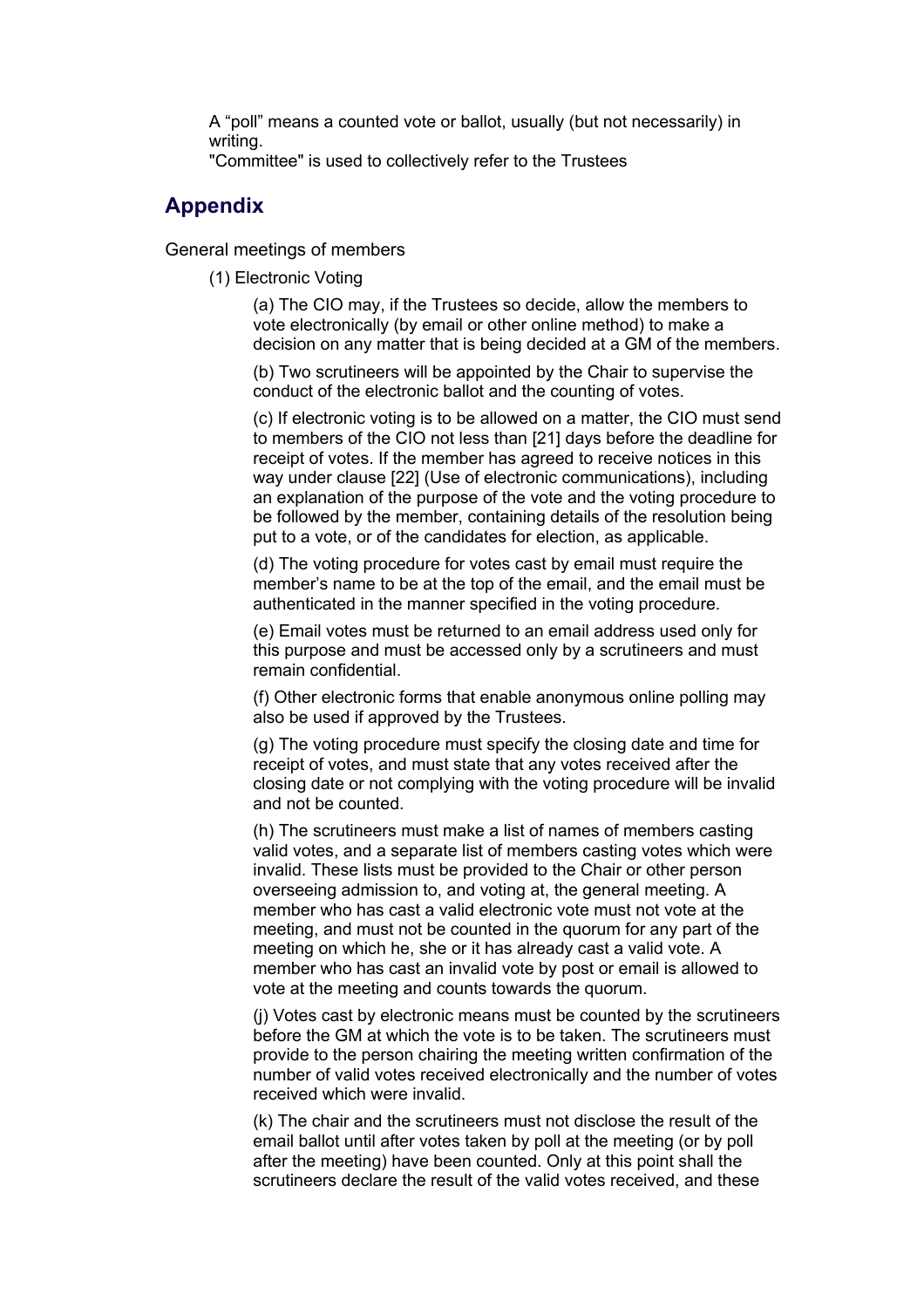votes shall be included in the declaration of the result of the vote.

(l) Any dispute about the conduct of a ballot must be referred initially to a panel set up by the Trustees, to consist of two Trustees and two persons independent of the CIO. If the dispute cannot be satisfactorily resolved by the panel, it must be referred to the Electoral Reform Services.

Use of electronic communications

(2) To the CIO

Any member or Trustee of the CIO may communicate electronically with the CIO to an address specified by the CIO for the purpose, so long as the communication is authenticated in a manner which is satisfactory to the Trustees.

(3) By the CIO

(a) Any member or Trustee of the CIO, by providing the CIO with his or her email address or similar, is taken to have agreed to receive communications from the CIO in electronic form at that address.

(b) The Trustees may, subject to compliance with any legal requirements, by means of publication on its website –

(i) provide the members with the notice referred to in clause  $[11(3)]$ ;

(ii) give the Trustees notice of their meetings in accordance with clause [19(1)]; and

(iii) submit any proposal to the Trustees for decision in accordance with the CIO's powers under clause [10(3)].

(c) The Trustees must:

(i) take reasonable steps to ensure that members and Trustees are promptly notified of the publication of any such notice or proposal.

# **Bye Laws of the International Society**

# **for Regenerative Biology**

### **(1) Specific duties of the Trustees (also known as Officers).**

These duties are in addition to those found in the Constitution of the ISRB.

The Trustees' duties are:

(a) Chair (also known as President):

(i) to chair all meetings of the Trustees, or to appoint an interim replacement

(ii) to vote upon all decisions at Trustee meetings

(iii) to be responsible for providing an agenda for the meetings of the Trustees and GMs.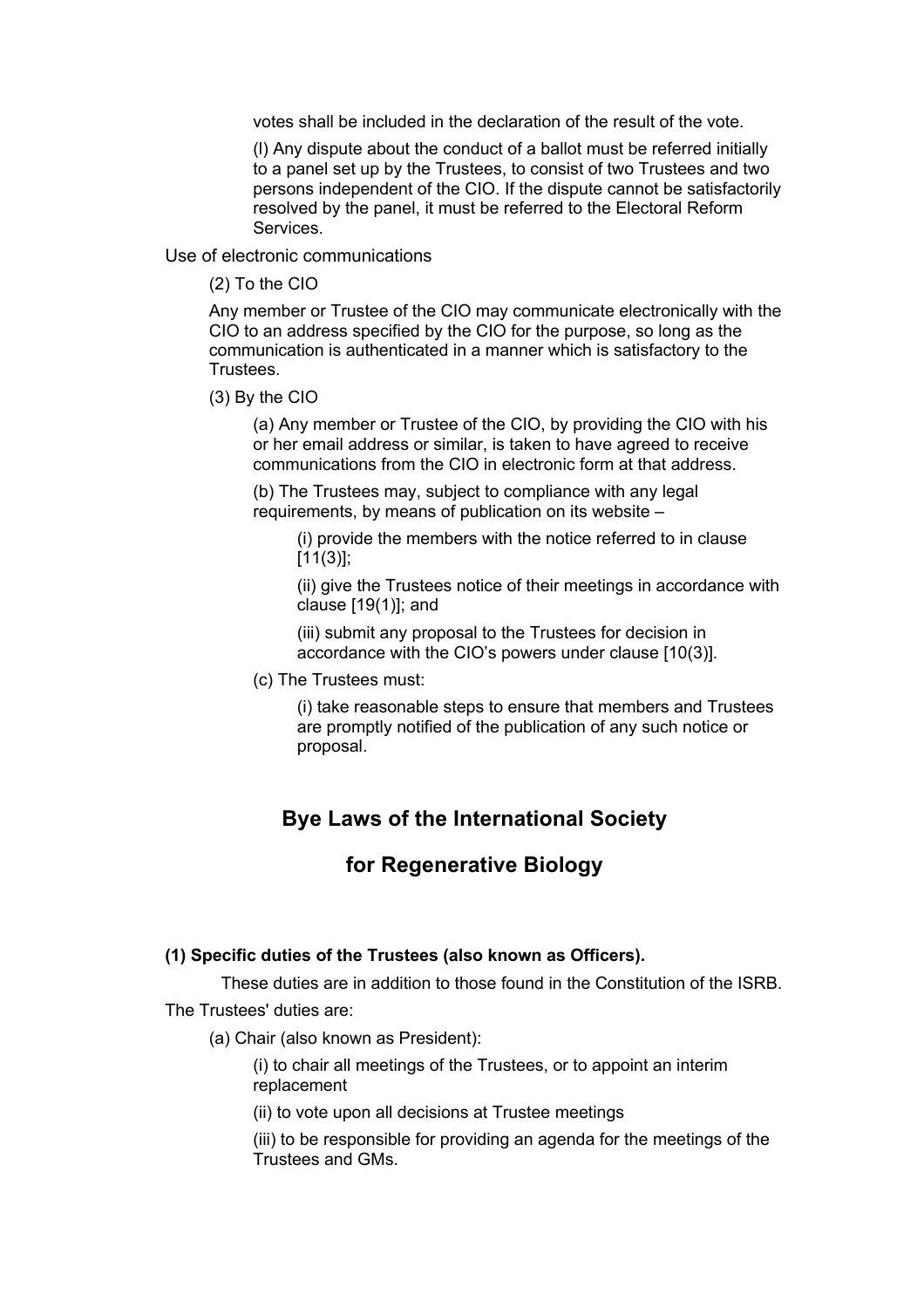(iv) to act as a liaison between other organisation to represent the interests of the CIO

(v) to appoint scrutineers to count the votes of the membership

# (b) Secretary:

(i) to ensure that constitutional procedures are maintained

(ii) to receive nominations for Trustees and award recipients

(iii) to arrange dates meetings of the Trustees in a timely fashion

(iv) to be responsible for meeting minutes and distributing minutes for the meetings of the Trustees

(v) to archive records relating to the CIO

(vi) to act on behalf of the CIO when requested by the Chair

(vii) to be a co-signer on the CIO bank account(s)

(c) Treasurer:

(i) to maintain a convenient and efficient method collect subscription fees.

(ii) to manage all other financial transactions

(iii) to produce an annual financial report for the CIO providing a line by line account

(iv) to be a co-signer on the CIO bank account(s)

(v) to ensure that financial reserves are kept that are equivalent to one year's running costs

(d) Chair-Elect (also known as President-Elect):

(i) to arrange the scientific meetings for the CIO with the meeting organisers

(ii) to liaise with other scientific organisations to co-organise scientific meetings.

(iii) to seek out and co-ordinate with sources of financial support and sponsorship for scientific meetings along with other Trustees

(iv) to present the Trustees with draft speaker lists, proposals for meetings and candidate meeting organisers.

(e) Past-Chair (also known as Past-President):

(i) The Past-President will have such duties as determined from time to time by the Trustees. The Past-President will provide advice for the proposal of new Trustees. The Past-President serves a two-year term following his/her term as President.

# **(2) Specific duties of the Trustees:**

(a) to bring together scientists by supporting seminars, discussion groups, lectures, conferences and symposia on the topic of regenerative biology. These shall be open to both members and non-members of the CIO.

(b) to organise one annual scientific meeting of the CIO. This meeting may be one of the following:

(i) organised wholly by the CIO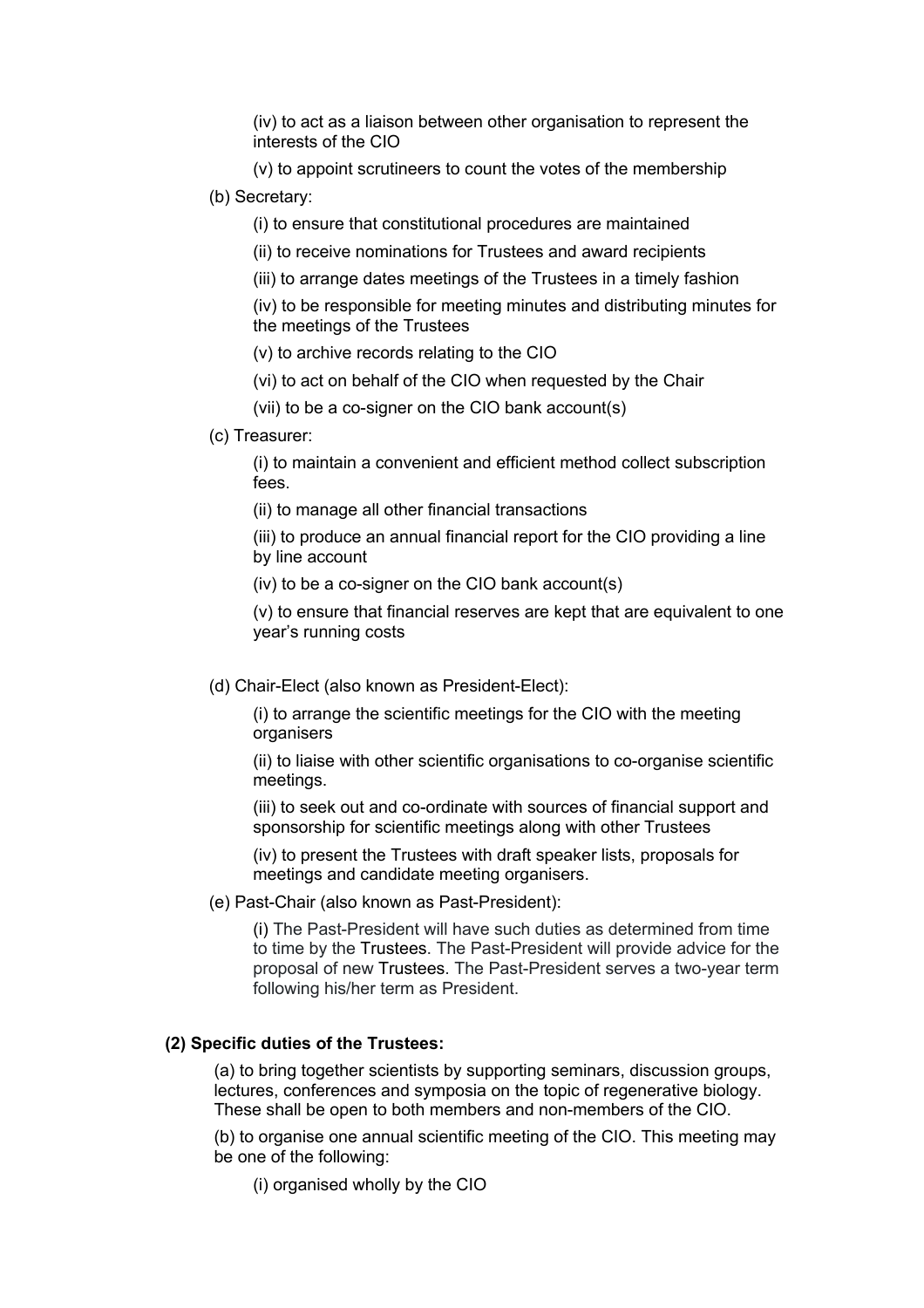(ii) jointly held with another organisation or organisations

(iii) part of another organisations scientific meeting.

(c) to appoint scientific meeting organisers to serve on behalf of the CIO.

(d) to make awards to individual researchers, groups or institutions in recognition of their contributions to the field of Regenerative Biology and the overall Aims of the CIO. These are described on the CIO webpages. These shall be open to both members and non-members of the CIO.

(e) to further education by supporting public outreach activities and lab placements for undergraduate students on the topic of Regenerative Biology.

(f) to support any individuals or organisations whose activities will in any way further the Aims of the CIO.

(g) to disseminate information relating to Regenerative Biology by establishing websites, creating documents and providing opinion statements.

(h) to set and collect annual subscription fees for members of the CIO. Any changes greater than 20% for existing member categories need to be ratified by a resolution at a GM as described in clause [9(5)] of the CIO Constitution.

(i) to invite and receive contributions from any appropriate person or organisation by way of donations providing that the members does not undertake any substantial permanent trading activities in raising funds.

(j) to appoint a sub-committee of no less than twelve members of the CIO that will serve as an Advisory Board to the Trustees. The make-up of this advisory board should reflect the Membership in terms of geographic location, gender, seniority, and sub-specialisation within the field of Regenerative Biology. The Advisory Board will be invited to attend meetings of the Trustees on a regular basis to give input on decisions that are made by the Trustees. Members of the Advisory Board shall be referred to as Honorary Directors and shall serve a term of no more than four years. After retirement, members of the Advisory Board shall not be eligible for election as an Honorary Director or a Trustee for two years.

(k) in the event that the CIO is dissolved the Trustees shall act as outlined in clause [29] of the CIO Constitution.

(l) to approve or reject membership resolution proposals as described in clause [10(4)] of the CIO Constitution.

(m) to call general meetings of the CIO members as described in clause [11] of the CIO Constitution.

(n) to form and lead sub-committees

#### **(3) What is regenerative biology?**

Regenerative biology aims to elucidate how organisms repair and replace missing cells, tissues and structures. It encompasses aspects of stem cell biology, wound healing, tissue homeostasis, ageing, and the regrowth of missing organs and structures. Models that are able to regenerate as well as those that do not regenerate both provide a better understanding of what is needed for successful regeneration to occur. The most common animal models to study regeneration are Arabidopsis, hydra, planarians, *C.elegans*, *Drosophila*